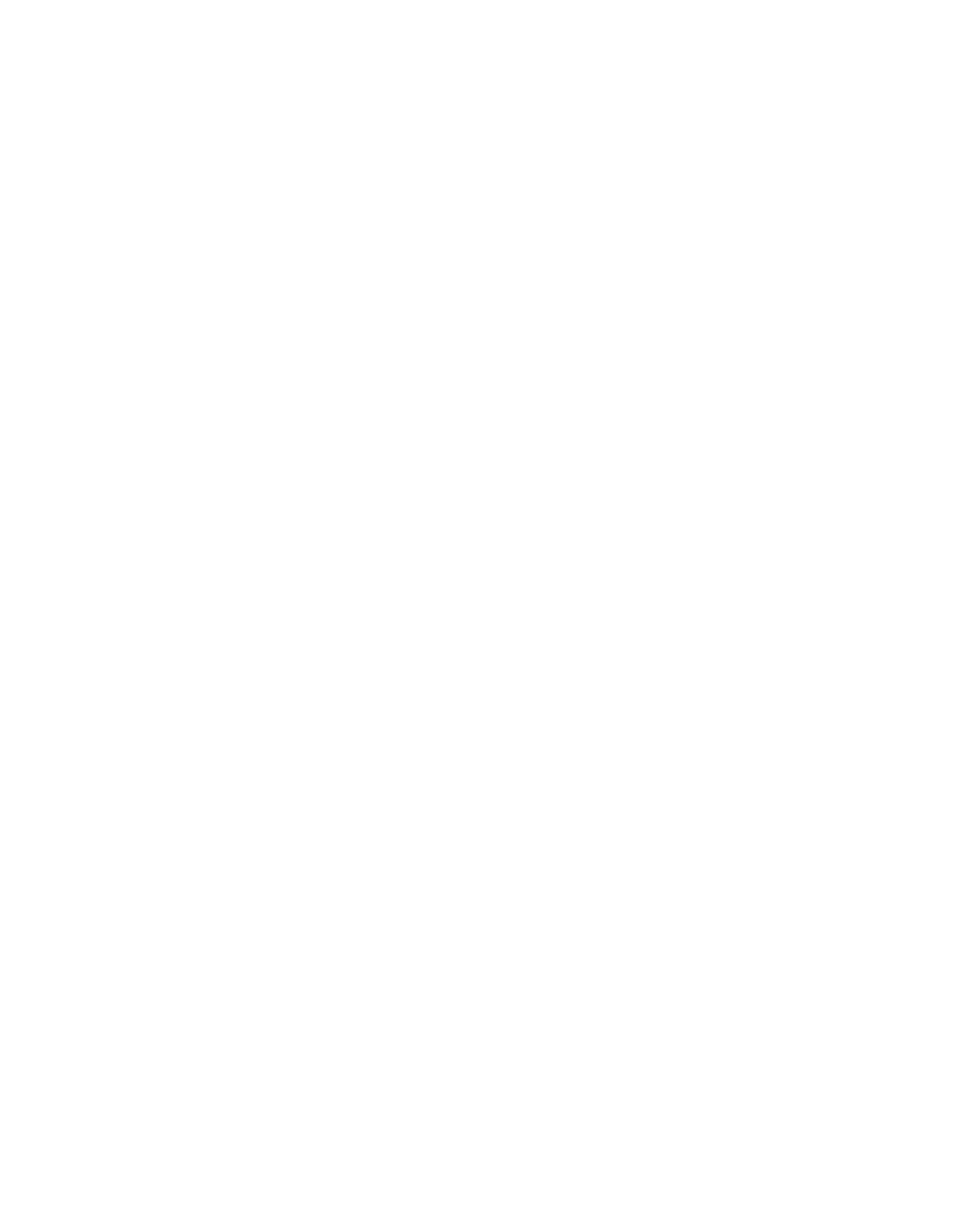## <u>NGOL N</u>  $\mathbb{H}^0$

| <b>Table of Contents</b>      |  |
|-------------------------------|--|
| <b>BAY YAYY AM LEEL CHAIR</b> |  |

| MISSOURI STATUTE DEFINTIONS ON DOMESTIC VIOLENCE, DATING VIOLENCE AND                                                                      |  |
|--------------------------------------------------------------------------------------------------------------------------------------------|--|
| MISSOURI STATUTE ON CRIMES THAT COVER DOMESTIC VIOLENCE, DATING                                                                            |  |
|                                                                                                                                            |  |
|                                                                                                                                            |  |
|                                                                                                                                            |  |
|                                                                                                                                            |  |
| POSSIBLE SANCTIONS AND PROTECTIVE MEASUES FOLLOWING A CRIME OF RAPE,<br>DATE/AQUAINTENCE RAPE, DOMESTICE VIOLENCE, DATING VIOLENCE, SEXUAL |  |
| PROCEDURES VICTIMS SHOULD FOLLOW IF A SEXUAL OFFENSE, DOMESTIC VIOLENCE,                                                                   |  |
| PROCEDURES FOR INSTITUTIONAL ACTION IN CASES OF ALLEGED DOMESTIC VIOLENCE.                                                                 |  |
|                                                                                                                                            |  |
|                                                                                                                                            |  |
|                                                                                                                                            |  |
| OPTIONS FOR CHANGING ACADEMIC, TRANSPORTATION, LIVING AND WORKING                                                                          |  |
|                                                                                                                                            |  |
|                                                                                                                                            |  |
|                                                                                                                                            |  |
|                                                                                                                                            |  |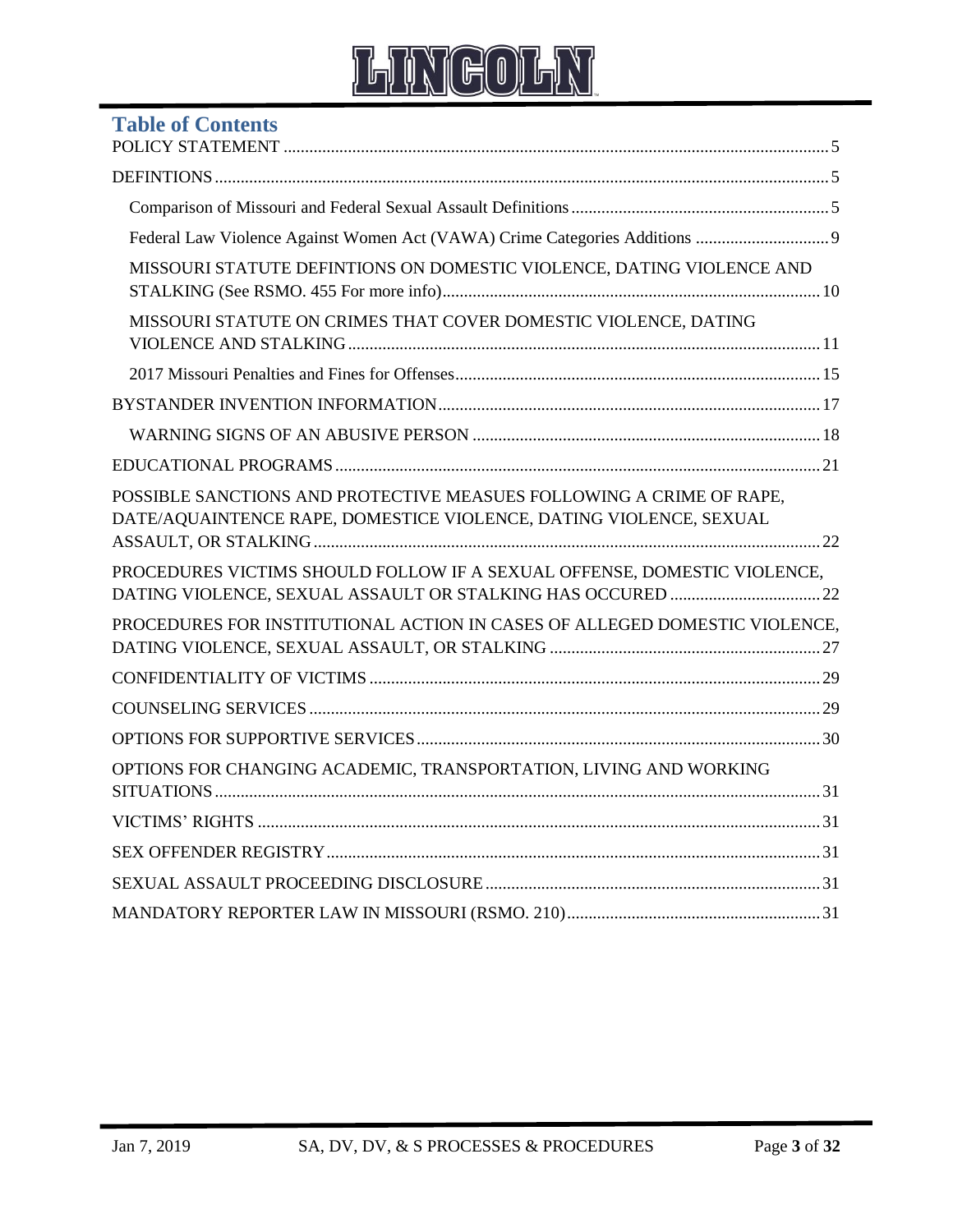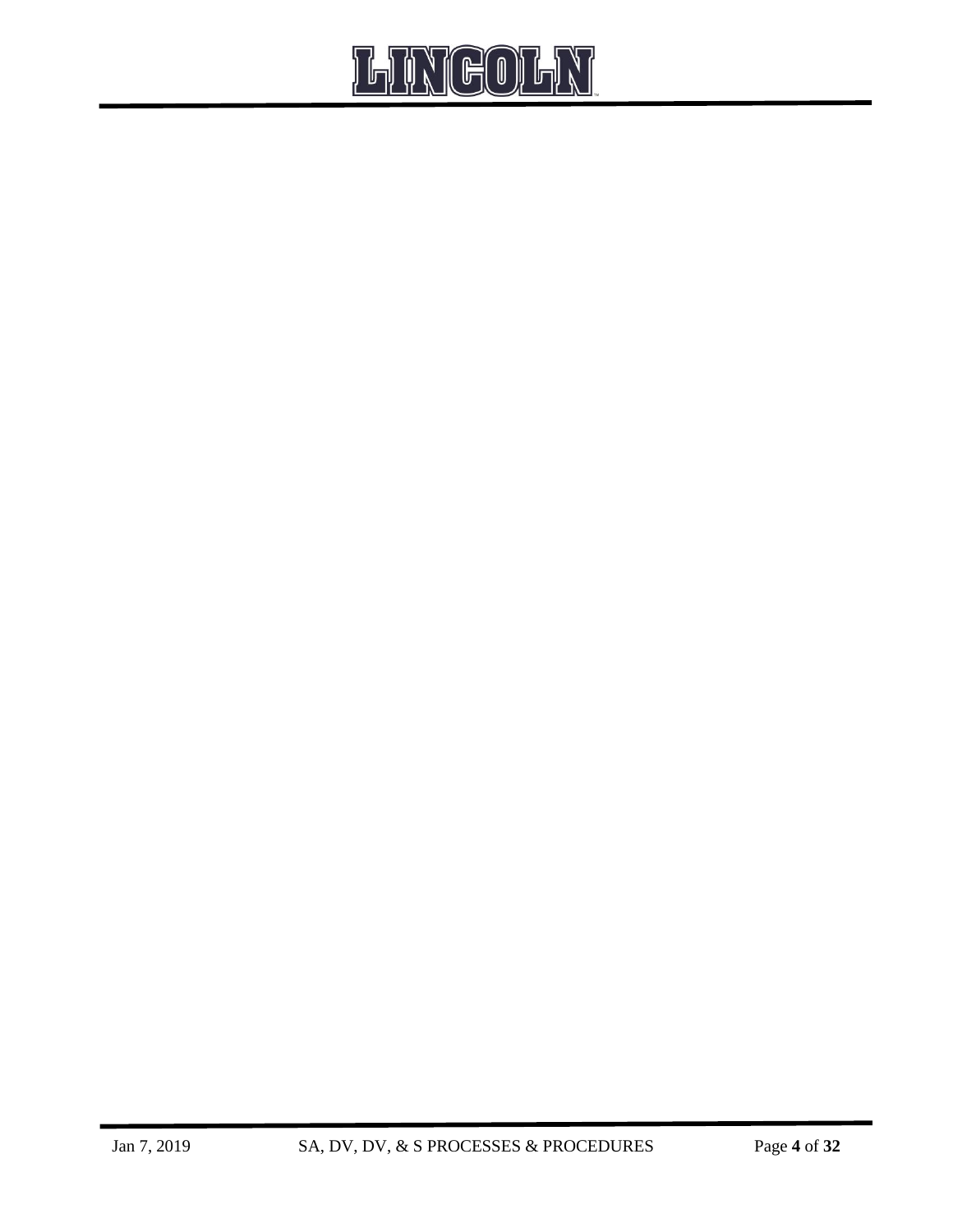

## **LINCOLN UNIVERSTY SEXUAL ASSAULT, DOMESTIC VIOLENCE, DATING VIOLENCE, AND STALKING PROCESSES AND PROCEDURES**

## <span id="page-4-0"></span>**POLICY STATEMENT**

Lincoln University does not discriminate on the basis of sex in its educational programs and sexual harassment and sexual violence are types of sex discrimination. Other acts can also be forms of sex-based discrimination and are also prohibited whether sexually based or not and include dating violence, domestic violence, and stalking. As a result, Lincoln University issues this statement of policy to inform the community of our comprehensive plan addressing sexual misconduct, educational programs, and procedures that address sexual assault, domestic violence, dating violence, and stalking, whether the incident occurs on or off campus and when it is reported to a University official. In this context, Lincoln University prohibits the offenses of domestic violence, dating violence, sexual assault and stalking and reaffirms its commitment to maintain a campus environment emphasizing the dignity and worth of all members of the university community. This policy applies equally to all students and employees regardless of the sex, gender, sexual orientation, gender identity, or gender expression of any of the individuals involved. No officer, employee, or agent of an institution participating in any program under this title shall retaliate, intimidate, threaten, coerce, or otherwise discriminate against any individual for exercising their rights or responsibilities under any provision of this policy.

## <span id="page-4-1"></span>**DEFINTIONS**

## <span id="page-4-2"></span>*Comparison of Missouri and Federal Sexual Assault Definitions*

Section 304 of VAWA stipulates that an Institution of Higher Education must provide the local statutory definition of consent for its jurisdiction in its Sexual Assault, Domestic Violence, Dating Violence, and Stalking Policy. The Final Rule was promulgated under rulemaking on November 1, 2014 and shall became effective July 2015. The final rule updates can be found in *[34 CFR](http://www.ecfr.gov/cgi-bin/text-idx?SID=ceb22e7c07700351c5c0530911b60a35&mc=true&node=se34.3.668_146&rgn=div8)  [668.46](http://www.ecfr.gov/cgi-bin/text-idx?SID=ceb22e7c07700351c5c0530911b60a35&mc=true&node=se34.3.668_146&rgn=div8)* & *[34 CFR 668 Appendix A](http://www.ecfr.gov/cgi-bin/retrieveECFR?gp=&SID=a6d839950aa20c40f01cd3db9dfccc9f&mc=true&n=pt34.3.668&r=PART&ty=HTML#ap34.3.668_150.a)*. No changes were made to *[34 CFR 668.49 Institutional fire](http://www.ecfr.gov/cgi-bin/text-idx?SID=ceb22e7c07700351c5c0530911b60a35&mc=true&node=se34.3.668_149&rgn=div8)  [safety policies and fire statistics](http://www.ecfr.gov/cgi-bin/text-idx?SID=ceb22e7c07700351c5c0530911b60a35&mc=true&node=se34.3.668_149&rgn=div8)*.

Definitions of sexual assault, domestic violence, dating violence, and stalking can be found in section 304 of Public Law 113-4 "*[The Violence Against Women Act 2013](http://www.gpo.gov/fdsys/pkg/PLAW-113publ4/pdf/PLAW-113publ4.pdf)*" (VAWA). However, institutions must also abide by the state statues that reflect the federal definitions.

#### **Definitions**

Missouri sexual offenses statutes *can be found in [RSMO. 566](http://revisor.mo.gov/main/PageSelect.aspx?chapter=566) (see [Sexual Offense and VAWA](https://bluetigerportal.lincolnu.edu/c/document_library/get_file?p_l_id=142227&folderId=2878707&name=DLFE-19208.pdf)  [Crimes Tables](https://bluetigerportal.lincolnu.edu/c/document_library/get_file?p_l_id=142227&folderId=2878707&name=DLFE-19208.pdf)* and *[566.010 Definitions of Sexual Offenses](http://revisor.mo.gov/main/PageSelect.aspx?section=566.010&bid=29380&hl=)* for more info*)*.

## *"Consent"* [556.061\(14\)](http://revisor.mo.gov/main/OneSection.aspx?section=556.061&bid=29054&hl=)

Consent or lack of consent may be expressed or implied. Assent does not constitute consent if:

- (A)It is given by a person who lacks the mental capacity to authorize the conduct charged to constitute the offense and such mental incapacity is manifest or known to the actor; or
- (B) It is given by a person who by reason of youth, mental disease or defect, intoxication, a druginduced state, or any other reason is manifestly unable or known by the actor to be unable to make a reasonable judgment as to the nature or harmfulness of the conduct charged to constitute the offense; or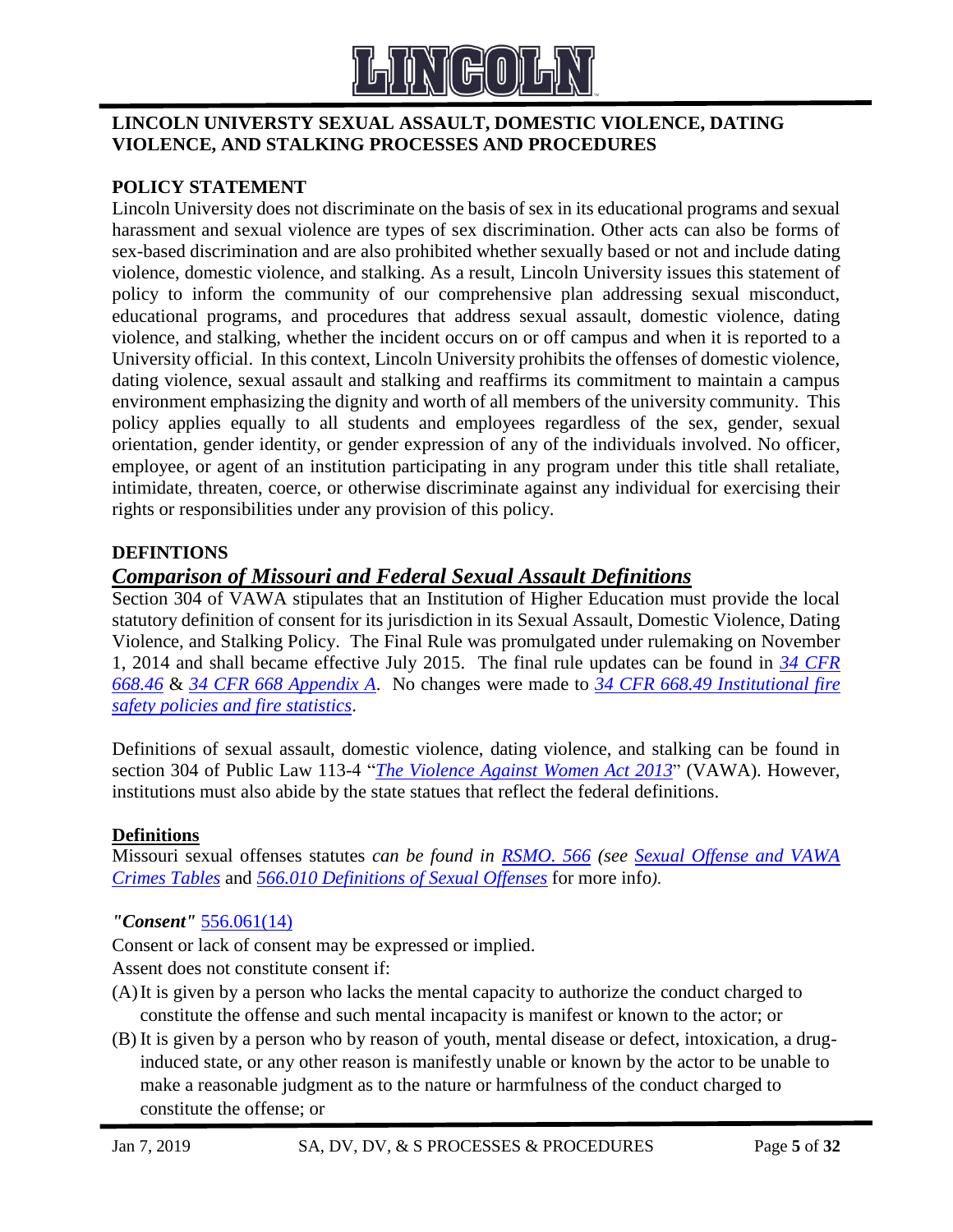

(C) It is induced by force, duress or deception;

- *"No"* means *"No"*
- *"No"* can be expressed or implied *(it does not have to be spoken)*
- *"Yes"* means *"No"* if conditions *a, b, or c* listed above exist

## *\*Note on consent and age (reason of youth) in regards to sexual activity in Missouri*

- If you are *21 or older*, **17** is the minimum age of consent.
- If you have sexual contact with an individual and you are more than *4 years older* than the individual that is at least  $14$ , you can be charged with Child molestation  $4<sup>th</sup>$  degree [\(566.071](http://revisor.mo.gov/main/PageSelect.aspx?section=566.071&bid=29411&hl=)) RSMO).

(*based on current Child molestation statutes in* [566.067 through 566.103 RSMO](http://revisor.mo.gov/main/PageSelect.aspx?chapter=566)*, consult your legal counsel for more info*)

*"Incapacitated" [556.061\(28\) RSMO,](http://revisor.mo.gov/main/PageSelect.aspx?section=566.010&bid=29380&hl=) a temporary or permanent physical or mental condition in which a person is unconscious, unable to appraise the nature of his or her conduct, or unable to communicate unwillingness to an act;*

"*Sexual contact*" *[566.010\(6\)](http://revisor.mo.gov/main/PageSelect.aspx?section=566.010&bid=29380&hl=) RSMO,* any touching of another person with the genitals or any touching of the genitals or anus of another person, or the breast of a female person, or such touching through the clothing, for the purpose of arousing or gratifying the sexual desire of any person *or for the purpose of terrorizing the victim*;

*"Sexual assault" [455.010\(1\)\(e\) RSMO.,](http://revisor.mo.gov/main/PageSelect.aspx?section=455.010&bid=25526&hl=)* causing or attempting to cause another to engage involuntarily in any sexual act by force, threat of force, duress, or without that persons consent;

*Sex Offenses (FBI UCR) –* Any sexual act directed against another person, without the consent of the victim, including instances where the victim is incapable of giving consent.

**A.** *Rape (FBI UCR) –* The penetration, no matter how slight, of the vagina or anus with any body part or object, or oral penetration by a sex organ of another person, without the consent of the victim (*[Definition effective 01/01/13 from FBI UCR](http://www.fbi.gov/about-us/cjis/ucr/new-rape-fact-sheet)*). *Also see ["Frequently Asked Questions about the Change in the UCR Definition of Rape May](http://www.fbi.gov/about-us/cjis/ucr/recent-program-updates/new-rape-definition-frequently-asked-questions)  [20, 2013"](http://www.fbi.gov/about-us/cjis/ucr/recent-program-updates/new-rape-definition-frequently-asked-questions)* 

**Corresponding Missouri Statutes** Rape *(No longer forcible rape in Mo Statute) [566.030 Rape in the first degree, penalties—suspended sentences not granted, when.](http://revisor.mo.gov/main/PageSelect.aspx?section=566.030&bid=29388&hl=) [566.031 Rape in the second degree, penalties.](http://revisor.mo.gov/main/PageSelect.aspx?section=566.031&bid=29390&hl=)*

**(Count statutory rape as rape if it is without consent)**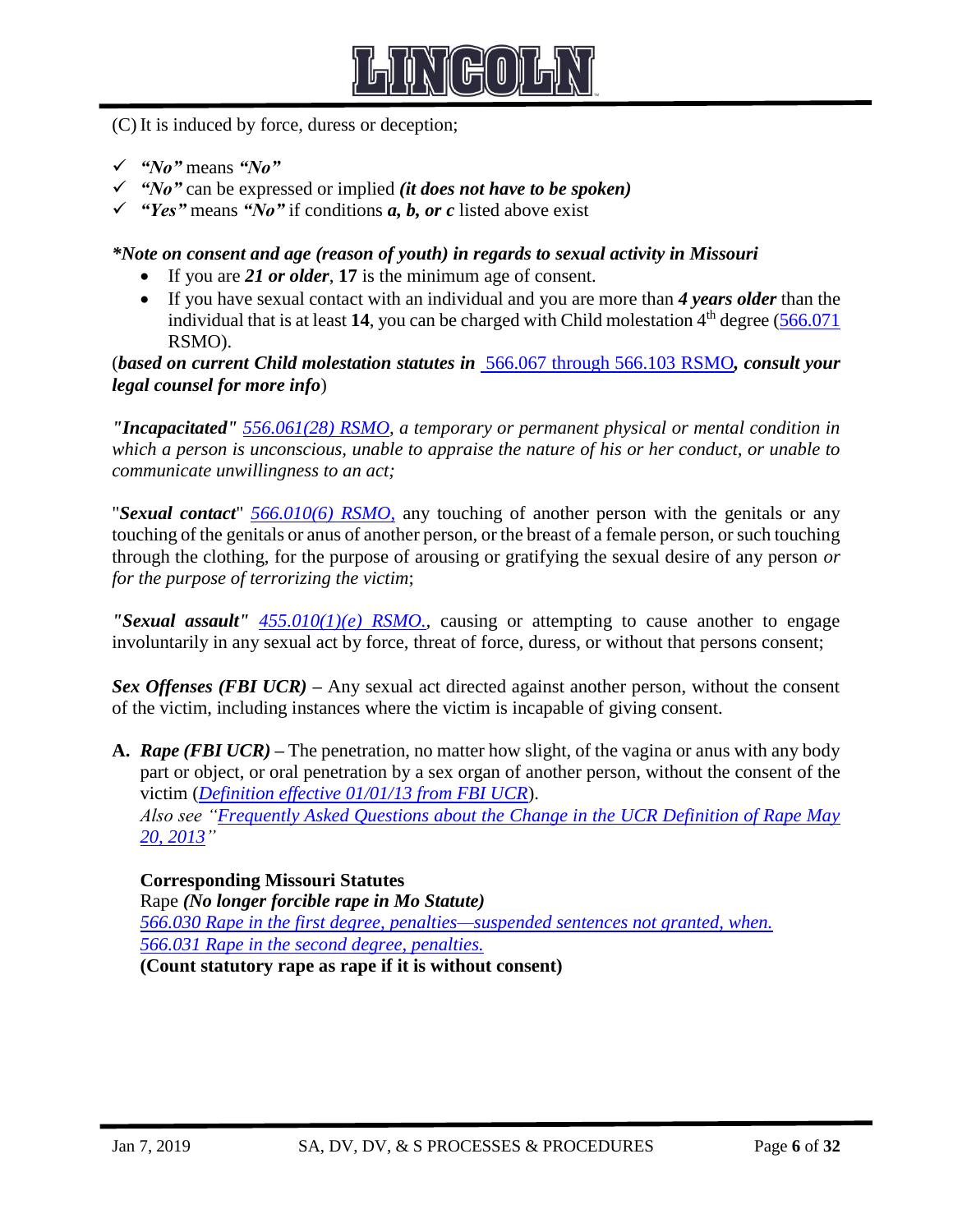

*Sodomy -* Oral or anal sexual intercourse with another person, without the consent of the victim, including instances where the victim is incapable of giving consent because of his/her age or because of his/her temporary or permanent mental or physical incapacity.

## **Corresponding Missouri Statutes**

*566.060 Sodomy 1st [Degree, penalties--suspended sentence not granted, when.](http://revisor.mo.gov/main/PageSelect.aspx?section=566.060&bid=29397&hl=) 566.061 Sodomy 2nd [Degree \(Formerly Deviate Sexual Assault 566.70\), penalties--suspended](http://revisor.mo.gov/main/PageSelect.aspx?section=566.061&bid=29399&hl=)  [sentence not granted, when.](http://revisor.mo.gov/main/PageSelect.aspx?section=566.061&bid=29399&hl=)* [566.062 Statutory Sodomy 1](http://revisor.mo.gov/main/PageSelect.aspx?section=566.062&bid=29401&hl=)<sup>st</sup> Degree [566.064 Statutory Sodomy 2](http://revisor.mo.gov/main/PageSelect.aspx?section=566.064&bid=29403&hl=)nd Degree

*Sexual Assault With An Object -*The use of an object or instrument to unlawfully penetrate, however slightly, the genital or anal opening of the body of another person, without the consent of the victim, including instances where the victim is incapable of giving consent because of his/her age or because of his/her temporary or permanent mental or physical incapacity (Please note that a finger or hand is also considered an object).

## **Corresponding Missouri Statutes**

*566.060 Sodomy 1st [Degree, penalties--suspended sentence not granted, when.](http://revisor.mo.gov/main/PageSelect.aspx?section=566.060&bid=29397&hl=) 566.061 Sodomy 2nd [Degree \(Formerly Deviate Sexual Assault 566.70\), penalties--suspended](http://revisor.mo.gov/main/PageSelect.aspx?section=566.061&bid=29399&hl=)  [sentence not granted, when.](http://revisor.mo.gov/main/PageSelect.aspx?section=566.061&bid=29399&hl=)* [566.062 Statutory Sodomy 1](http://revisor.mo.gov/main/PageSelect.aspx?section=566.062&bid=29401&hl=)<sup>st</sup> Degree [566.064 Statutory Sodomy](http://revisor.mo.gov/main/PageSelect.aspx?section=566.064&bid=29403&hl=) 2<sup>nd</sup> Degree

## *[34 CFR 668 Appendix A](http://www.ecfr.gov/cgi-bin/text-idx?SID=ceb22e7c07700351c5c0530911b60a35&mc=true&node=ap34.3.668_149.a&rgn=div9) was updated during the 2013 rulemaking process to correspond with the 2013 UCR expanded definition of Rape (which includes the crimes of sodomy and sexual assault with an object).*

**B.** *Fondling (FBI UCR NIBRS) -* The touching of the private body parts of another person for the purpose of sexual gratification, without the consent of the victim, including instances where the victim is incapable of giving consent because of his/her age or because of his/her temporary or permanent mental or physical incapacity

## **Corresponding Missouri Statutes**

 Sexual Abuse [566.100 Sexual abuse in the first degree, penalties.](http://revisor.mo.gov/main/PageSelect.aspx?section=566.100&bid=29420&hl=) [566.101 Sexual abuse, second degree, penalties.](http://revisor.mo.gov/main/PageSelect.aspx?section=566.101&bid=29422&hl=) 566.071 [Child Molestation 4](http://revisor.mo.gov/main/PageSelect.aspx?section=566.071&bid=29411&hl=)<sup>th</sup> degree [566.068 Child Molestation 2](http://revisor.mo.gov/main/PageSelect.aspx?section=566.068&bid=29407&hl=)nd degree

**C.** *Incest (FBI UCR NIBRS) -* Non-forcible sexual intercourse between persons who are related to each other within the degrees wherein marriage is prohibited by law.

**Corresponding Missouri Statutes** [568.020 Incest](http://revisor.mo.gov/main/PageSelect.aspx?section=568.020&bid=29500&hl=)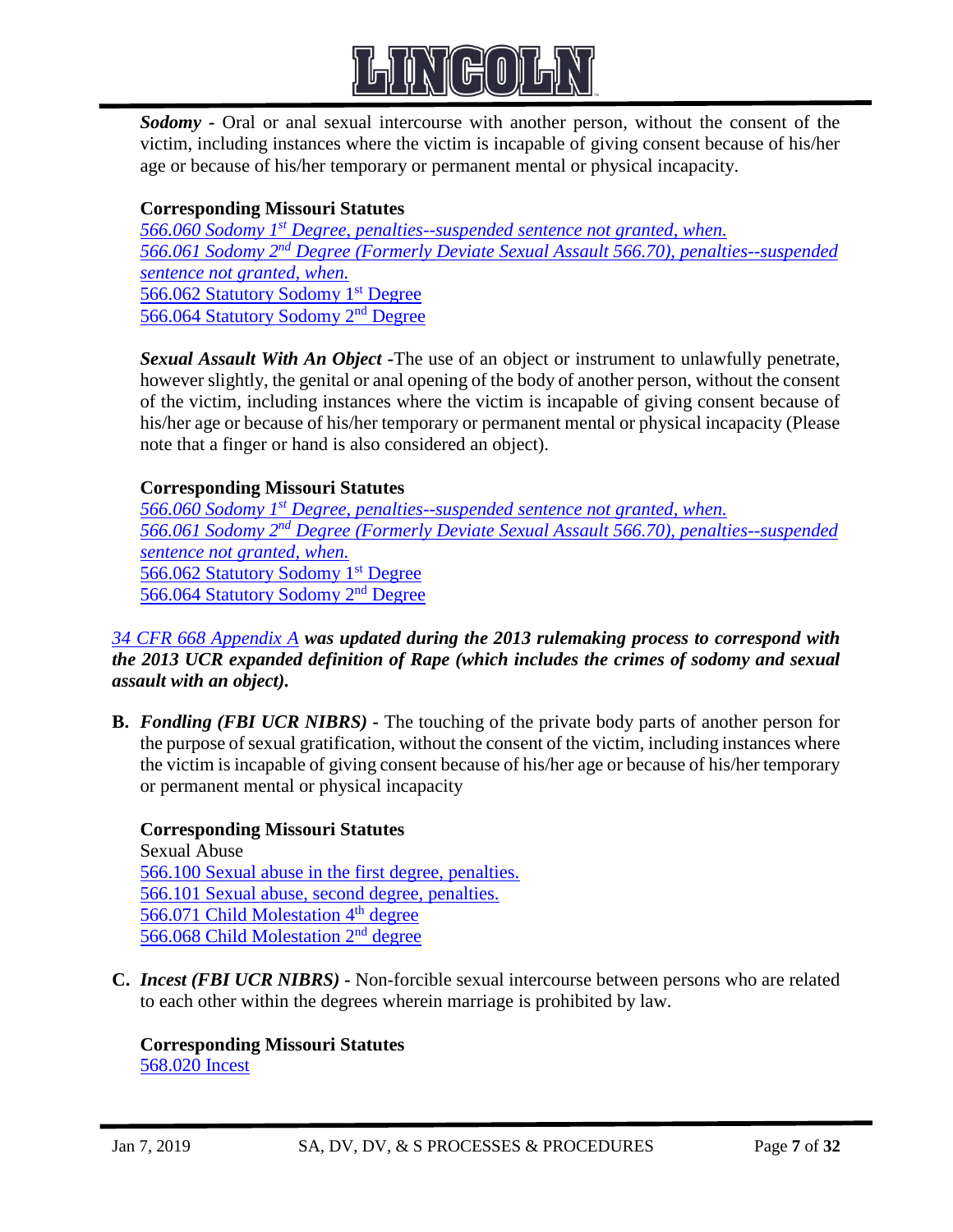

**D.** *Statutory Rape (FBI UCR NIBRS)* – Non-forcible sexual intercourse with a person who is under the statutory age of consent (See page 40 of *"*[The National Incident-Based Reporting](http://www.fbi.gov/about-us/cjis/ucr/nibrs/nibrs-user-manual)  [System Edition of the Uniform Crime Reporting Program 2013 Handbook](http://www.fbi.gov/about-us/cjis/ucr/nibrs/nibrs-user-manual) (NIBRS)".

## **Corresponding Missouri Statutes (Counted only if crime is non-forcible)**

[566.032 Statutory Rape 1](http://revisor.mo.gov/main/PageSelect.aspx?section=566.032&bid=29392&hl=)st Degree (twenty-one years of age or older, that has sexual intercourse with another person who is less than seventeen years of age.) [566.034 Statutory Rape 2](http://revisor.mo.gov/main/PageSelect.aspx?section=566.034&bid=29394&hl=)nd Degree

*(Sexual Intercourse with a person who is under the age of 14 in Missouri)*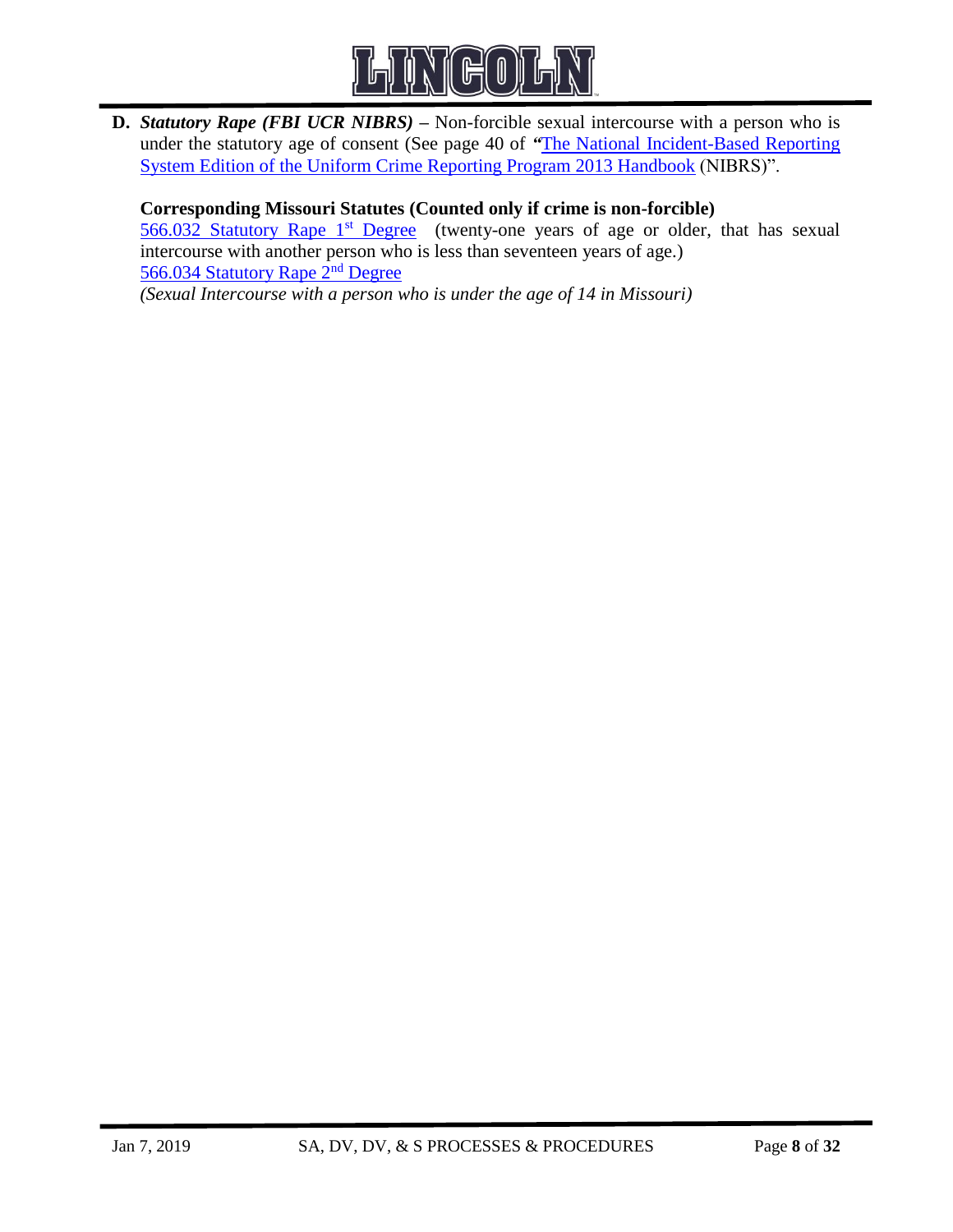

<span id="page-8-0"></span>*Federal Law Violence Against Women Act (VAWA) Crime Categories Additions* [Definitions used in section the Violence Against Women Act of 1994 \(42 U.S.C. 13925\(a\)\)](http://www.gpo.gov/fdsys/pkg/USCODE-2010-title42/pdf/USCODE-2010-title42-chap136-subchapIII-sec13925.pdf)

After completion of the negotiated federal rule making these definitions will be codified in 34 CFR 668.48(a).

## *Domestic Violence***:**

- 1. A felony or misdemeanor crime of violence committed--
	- (i) By a current or former spouse or intimate partner of the victim;
	- (ii) By a person with whom the victim shares a child in common;
	- (iii)By a person who is cohabitating with or has cohabitated with the victim as a spouse or intimate partner;
	- (iv)By a person similarly situated to a spouse of the victim under the domestic or family violence laws of the jurisdiction in which the crime of violence occurred, or
	- (v) By any other person against an adult or youth victim who is protected from that person's acts under the domestic or family violence laws of the jurisdiction in which the crime of violence occurred.

*Dating Violence*: Violence committed by a person who is or has been in a social relationship of a romantic or intimate nature with the victim.

- 1. The existence of such a relationship shall be determined based on the reporting party's statement and with consideration of the length of the relationship, the type of relationship, and the frequency of interaction between the persons involved in the relationship.
- 2. For the purpose of this definition-
	- (i) Dating violence includes, but is not limited to, sexual or physical abuse or the threat of such abuse.
	- (ii) Dating violence does not include acts covered under the definition of domestic violence.

## *Stalking***:**

- 1. Engaging in a course of conduct directed at a specific person that would cause a reasonable person to –
	- (i) Fear for the person's safety or the safety of others; or
	- (ii) Suffer substantial emotional distress.
- 2. For the purpose of this definition
	- (i) *Course of conduct* means two or more acts, including, but not limited to, acts in which the stalker directly, indirectly, or through third parties, by any action, method, device, or means follows, monitors, observes, surveils, threatens, or communicates to or about, a person, or interferes with a person's property.
	- (ii) *Substantial emotional distress* means significant mental suffering or anguish that may, but does not necessarily, require medical or other professional treatment or counseling.
	- (iii)*Reasonable person* means a reasonable person under similar circumstances and with similar identities to the victim.

## *Applicable Missouri Laws ([Revised Statutes of Missouri \(RSMO.](http://revisor.mo.gov/main/Home.aspx))*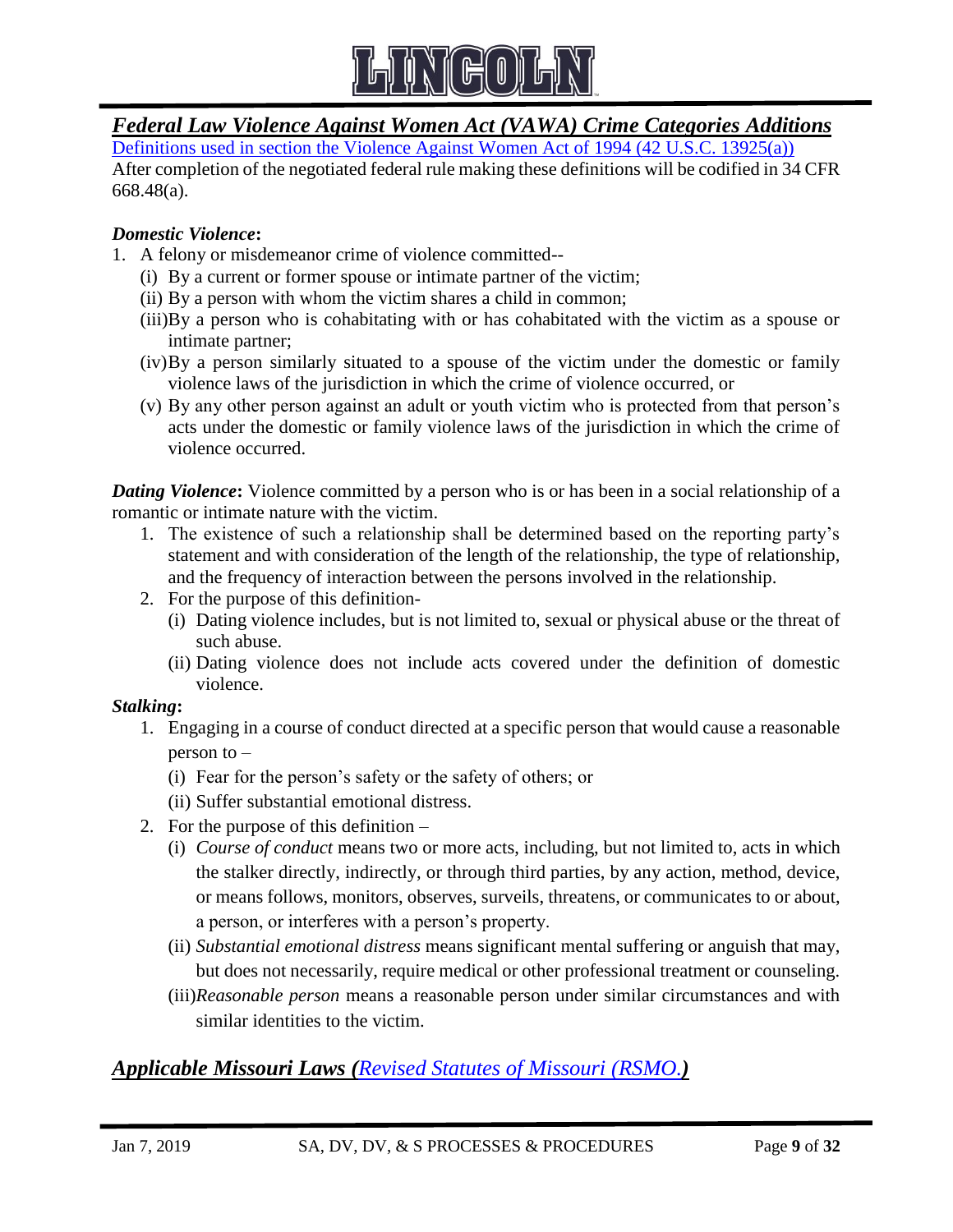

#### <span id="page-9-0"></span>**MISSOURI STATUTE DEFINTIONS ON DOMESTIC VIOLENCE, DATING VIOLENCE AND STALKING** *(See [RSMO. 455](http://revisor.mo.gov/main/PageSelect.aspx?chapter=455) For more info)*

**Domestic Violence** [\(455.010\(5\) RSMO.\)](http://revisor.mo.gov/main/PageSelect.aspx?section=455.010&bid=25526&hl=) is "*abuse"* or "*stalking"* committed by a "*family or household member"* 

**Dating Violence** is considered the same as domestic violence under current Missouri law in the definition for domestic assault based on the definition of *"Family" or "Household Member"*

"*Family or Household Member*" [\(455.010\(7\) RSMO.](http://revisor.mo.gov/main/PageSelect.aspx?section=455.010&bid=25526&hl=)) *"spouses, former spouses, any person related by blood or marriage, persons who are presently residing together or have resided together in the past, any person who is or has been in a continuing social relationship of a romantic or intimate nature with the victim, and anyone who has a child in common regardless of whether they have been married or have resided together at any time;"*

*"Abuse"* (*[455.010\(1\) RSMO.](http://revisor.mo.gov/main/PageSelect.aspx?section=455.010&bid=25526&hl=)*) includes but is not limited to the occurrence of any of the following acts, attempts or threats against a person who may be protected pursuant to this chapter, except abuse shall not include abuse inflicted on a child by accidental means by an adult household member or discipline of a child, including spanking, in a reasonable manner:

- a. *"Assault"*, purposely or knowingly placing or attempting to place another in fear of physical harm;
- b. *"Battery"*, purposely or knowingly causing physical harm to another with or without a deadly weapon;
- c. *"Coercion"*, compelling another by force or threat of force to engage in conduct from which the latter has a right to abstain or to abstain from conduct in which the person has a right to engage;
- d. *"Harassment"*, engaging in a purposeful or knowing course of conduct involving more than one incident that alarms or causes distress to an adult or child and serves no legitimate purpose. The course of conduct must be such as would cause a reasonable adult or child to suffer substantial emotional distress and must actually cause substantial emotional distress to the petitioner or child. Such conduct might include, but is not limited to:
	- i. Following another about in a public place or places;
	- ii. Peering in the window or lingering outside the residence of another; but does not include constitutionally protected activity;
- **e.** *"Sexual assault",* **causing or attempting to cause another to engage involuntarily in any sexual act by force, threat of force, duress, or without that persons consent;\***
- f. *"Unlawful imprisonment"*, holding, confining, detaining or abducting another person against that person's will;

*"Stalking"* (*[455.010\(14\)](http://revisor.mo.gov/main/PageSelect.aspx?section=455.010&bid=25526&hl=) RSMO.*) is when any person purposely and repeatedly engages in an unwanted course of conduct that causes alarm to another person, **or a person who also resides together in the same household with the person seeking the order of protection** when it is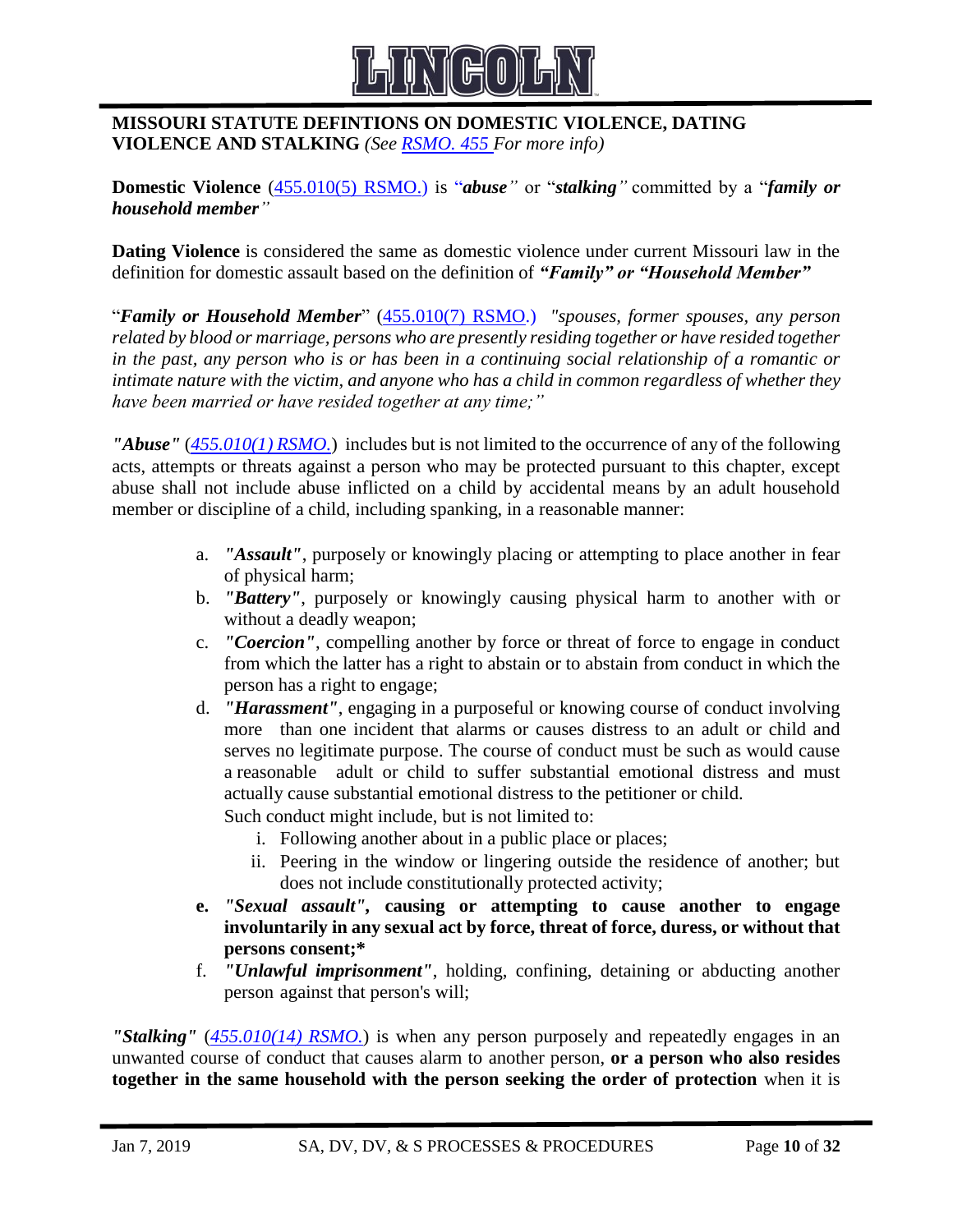

reasonable in that person's situation to have been alarmed by the conduct. As used in this subdivision:

- a. "Alarm" means to cause fear of danger of physical harm; **and**
- b. "Course of conduct" means a pattern of conduct composed of **two or more** acts over a period of time, however short, that serves no legitimate purpose. Such conduct may include, but is not limited to, following the other person or unwanted communication or unwanted contact;

## <span id="page-10-0"></span>**MISSOURI STATUTE ON CRIMES THAT COVER DOMESTIC VIOLENCE, DATING VIOLENCE AND STALKING**

*Domestic Assault (*[RSMO. 565](http://revisor.mo.gov/main/PageSelect.aspx?chapter=565)*) (Similar to Domestic Violence in Federal but Domestic Violence includes Dating Violence in definition) (See* [Missouri Bar Handbook on Domestic violence](http://www.mobar.org/uploadedFiles/Home/Publications/Legal_Resources/Brochures_and_Booklets/domestic-violence.pdf) *)*

## [565.072 Domestic assault, first degree--penalty](http://revisor.mo.gov/main/PageSelect.aspx?section=565.072&bid=29288&hl=)

- 1. A person commits the offense of domestic assault in the first degree if he or she attempts to kill or knowingly causes or attempts to cause serious physical injury to a domestic victim, as the term "domestic victim" is defined under section [565.002.](http://revisor.mo.gov/main/PageSelect.aspx?section=565.002&bid=29256&hl=)
- 2. The offense of domestic assault in the first degree is a class B felony unless in the course thereof the person inflicts serious physical injury on the victim, in which case it is a class A felony.

#### [565.073 Domestic assault, second degree--penalty](http://revisor.mo.gov/main/PageSelect.aspx?section=565.073&bid=29290&hl=)

- 1. A person commits the offense of domestic assault in the second degree if the act involves a domestic victim, as the term "domestic victim" is defined under section [565.002,](http://revisor.mo.gov/main/PageSelect.aspx?section=565.002&bid=29256&hl=) and he or she:
	- (1) Knowingly causes physical injury to such domestic victim by any means, including but not limited to, use of a deadly weapon or dangerous instrument, or by choking or strangulation; or
	- (2) Recklessly causes serious physical injury to such domestic victim; or
	- (3) Recklessly causes physical injury to such domestic victim by means of any deadly weapon.
- 2. The offense of domestic assault in the second degree is a class D felony.

## [565.074 Domestic assault, third degree--penalty](http://revisor.mo.gov/main/PageSelect.aspx?section=565.074&bid=29292&hl=)

- 1. A person commits the offense of domestic assault in the third degree if he or she attempts to cause physical injury or knowingly causes physical pain or illness to a domestic victim, as the term "domestic victim" is defined under section [565.002.](http://revisor.mo.gov/main/PageSelect.aspx?section=565.002&bid=29256&hl=).
- 2. The offense of domestic assault in the third degree is a class E felony.

#### 565.076 [Domestic assault, fourth](http://revisor.mo.gov/main/PageSelect.aspx?section=565.076&bid=29296&hl=) degree--penalty

- 1. A person commits the offense of domestic assault in the fourth degree if the act involves a domestic victim, as the term "domestic victim" is defined under section [565.002,](http://revisor.mo.gov/main/PageSelect.aspx?section=565.002&bid=29256&hl=) and:
	- (1) The person attempts to cause or recklessly causes physical injury, physical pain, or illness to such domestic victim;
	- (2) With criminal negligence the person causes physical injury to such domestic victim by means of a deadly weapon or dangerous instrument;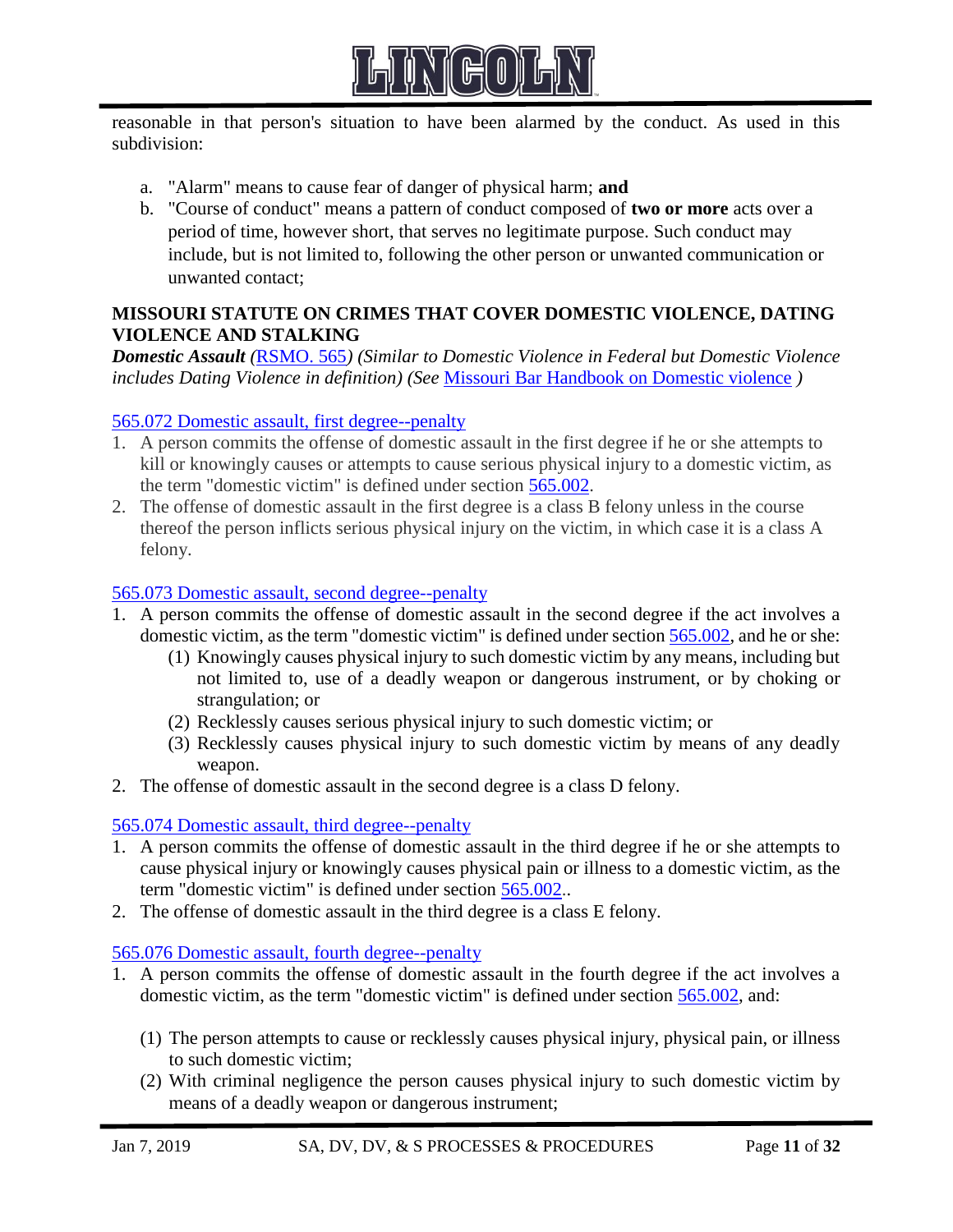

- (3) The person purposely places such domestic victim in apprehension of immediate physical injury by any means;
- (4) The person recklessly engages in conduct which creates a substantial risk of death or serious physical injury to such domestic victim;
- (5) The person knowingly causes physical contact with such domestic victim knowing he or she will regard the contact as offensive; or
- (6) The person knowingly attempts to cause or causes the isolation of such domestic victim by unreasonably and substantially restricting or limiting his or her access to other persons, telecommunication devices or transportation for the purpose of isolation.
- 2. The offense of domestic assault in the fourth degree is a class A misdemeanor, unless the person has previously been found guilty of the offense of assault of a domestic victim two or more times, in which case it is a class E felony. The offenses described in this subsection may be against the same domestic victim or against different domestic victims.

## [565.225 Stalking, first degree, penalty.](http://revisor.mo.gov/main/PageSelect.aspx?section=565.225&bid=33201&hl=)

- 1. As used in this section and section [565.227,](http://revisor.mo.gov/main/PageSelect.aspx?section=565.227&bid=29367&hl=) the term "disturbs" shall mean to engage in a course of conduct directed at a specific person that serves no legitimate purpose and that would cause a reasonable person under the circumstances to be frightened, intimidated, or emotionally distressed.
- 2. A person commits the offense of stalking in the first degree if he or she purposely, through his or her course of conduct, disturbs or follows with the intent of disturbing another person and:
	- (1) Makes a threat communicated with the intent to cause the person who is the target of the threat to reasonably fear for his or her safety, the safety of his or her family or household member, or the safety of domestic animals or livestock as defined in section 276.606 kept at such person's residence or on such person's property. The threat shall be against the life of, or a threat to cause physical injury to, or the kidnapping of the person, the person's family or household members, or the person's domestic animals or livestock as defined in section 276.606 kept at such person's residence or on such person's property; or
	- (2) At least one of the acts constituting the course of conduct is in violation of an order of protection and the person has received actual notice of such order; or
	- (3) At least one of the actions constituting the course of conduct is in violation of a condition of probation, parole, pretrial release, or release on bond pending appeal; or
	- (4) At any time during the course of conduct, the other person is seventeen years of age or younger and the person disturbing the other person is twenty-one years of age or older; or
	- (5) He or she has previously been found guilty of domestic assault, violation of an order of protection, or any other crime where the other person was the victim; or
	- (6) At any time during the course of conduct, the other person is a participant of the address confidentiality program under sections 589.660 to 589.681, and the person disturbing the other person knowingly accesses or attempts to access the address of the other person.
- 3. Any law enforcement officer may arrest, without a warrant, any person he or she has probable cause to believe has violated the provisions of this section.
- 4. This section shall not apply to activities of federal, state, county, or municipal law enforcement officers conducting investigations of any violation of federal, state, county, or municipal law.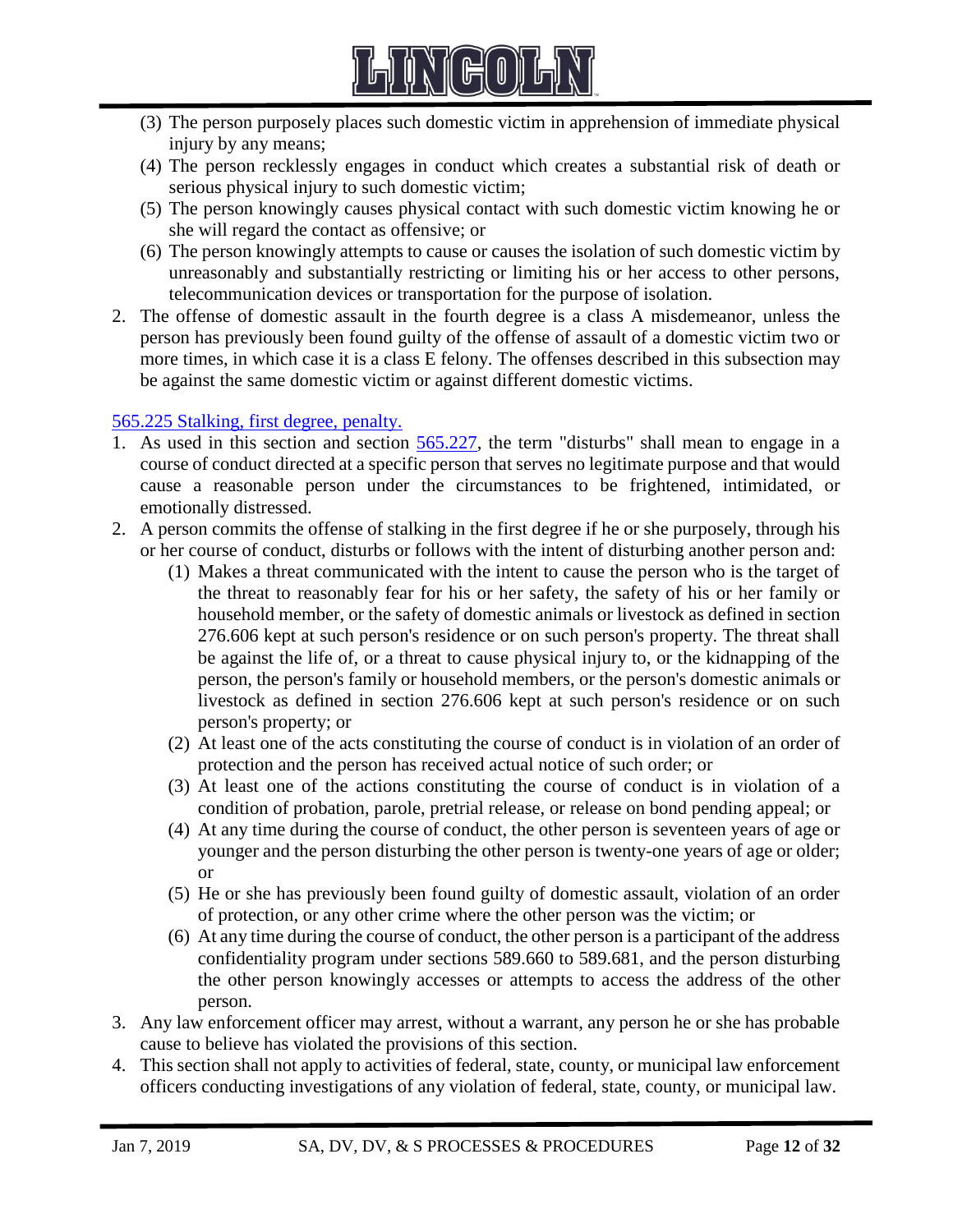

5. The offense of stalking in the first degree is a class E felony, unless the defendant has previously been found guilty of a violation of this section or section 565.227, or any offense committed in another jurisdiction which, if committed in this state, would be chargeable or indictable as a violation of any offense listed in this section or section 565.227, in which case stalking in the first degree is a class D felony.

## [565.227. Stalking, second degree, penalty.](http://revisor.mo.gov/main/PageSelect.aspx?section=565.227&bid=29367&hl=)

- 1. A person commits the offense of stalking in the second degree if he or she purposely, through his or her course of conduct, disturbs, or follows with the intent to disturb another person.
- 2. This section shall not apply to activities of federal, state, county, or municipal law enforcement officers conducting investigations of any violation of federal, state, county, or municipal law.
- 3. Any law enforcement officer may arrest, without a warrant, any person he or she has probable cause to believe has violated the provisions of this section.
- 4. The offense of stalking in the second degree is a class A misdemeanor, unless the defendant has previously been found guilty of a violation of this section or section 565.225, or of any offense committed in another jurisdiction which, if committed in this state, would be chargeable or indictable as a violation of any offense listed in this section or section 565.225, in which case stalking in the second degree is a class E felony.

## **Other VAWA Crimes Related in Missouri Statute**

## 565.090 Harassment  $1<sup>st</sup>$  [degree \(harassment is a precursor to stalking\)](http://revisor.mo.gov/main/PageSelect.aspx?section=565.090&bid=29308&hl=)

A person commits the offense of harassment in the first degree if he or she, without good cause, engages in any act with the purpose to cause emotional distress to another person, and such act does cause such person to suffer emotional distress.

- 1. The offense of harassment in the first degree is a class E felony.
- 2. This section shall not apply to activities of federal, state, county, or municipal law enforcement officers conducting investigations of violation of federal, state, county, or municipal law.

## [565.091 Harassment 2](http://revisor.mo.gov/main/PageSelect.aspx?section=565.091&bid=29310&hl=)nd degree

- 1. A person commits the offense of harassment in the second degree if he or she, without good cause, engages in any act with the purpose to cause emotional distress to another person.
- 2. The offense of harassment in the second degree is a class A misdemeanor.

## [565.240 Unlawful Posting Info on Internet](http://revisor.mo.gov/main/PageSelect.aspx?section=565.240&bid=29368&hl=)

- 1. A person commits the offense of unlawful posting of certain information over the internet if he or she knowingly posts the name, home address, Social Security number, or telephone number of any person on the internet intending to cause great bodily harm or death, or threatening to cause great bodily harm or death to such person.
- 2. The offense of unlawful posting of certain information over the internet is a class C misdemeanor.

## [565.252. Invasion of privacy](http://revisor.mo.gov/main/PageSelect.aspx?section=565.252&bid=29371&hl=)

- 1. A person commits the offense of invasion of privacy if he or she knowingly:
	- (1) Photographs, films, videotapes, produces, or otherwise creates an image of another person, without the person's consent, while the person is in a state of full or partial nudity and is in a place where one would have a reasonable expectation of privacy; or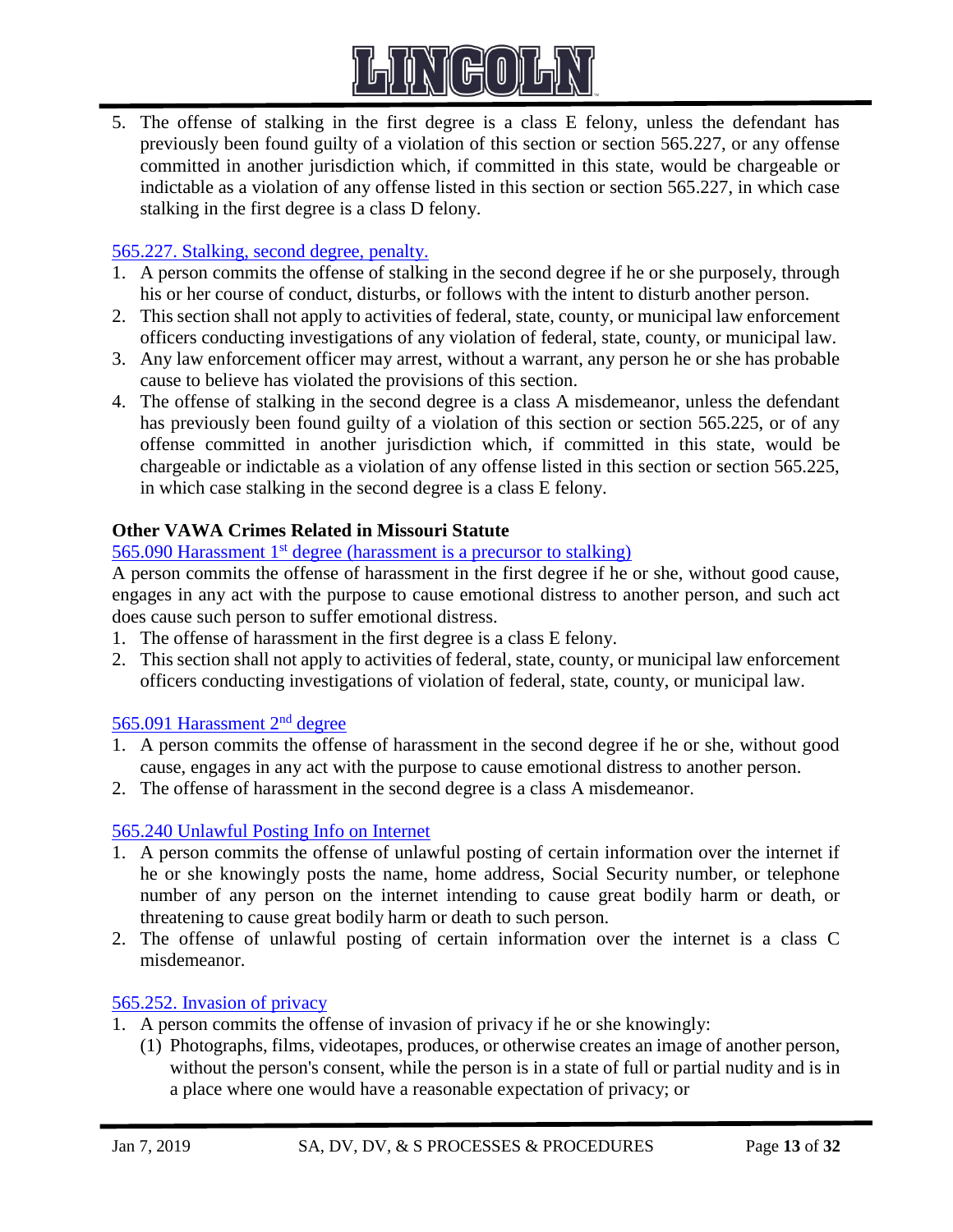

- (2) Photographs, films, videotapes, produces, or otherwise creates an image of another person under or through the clothing worn by that other person for the purpose of viewing the body of or the undergarments worn by that other person without that person's consent.
- 2. Invasion of privacy is a class A misdemeanor unless:
	- (1) A person who creates an image in violation of this section distributes the image to another or transmits the image in a manner that allows access to that image via computer;
	- (2) A person disseminates or permits the dissemination by any means, to another person, of a videotape, photograph, or film obtained in violation of this section;
	- (3) More than one person is viewed, photographed, filmed or videotaped during the same course of conduct; or
	- (4) The offense was committed by a person who has previously been found guilty of invasion of privacy in which case invasion of privacy is a class E felony.
- 3. Prior findings of guilt shall be pleaded and proven in the same manner required by the provisions of section 558.021.
- 4. As used in this section, "same course of conduct" means more than one person has been viewed, photographed, filmed, or videotaped under the same or similar circumstances pursuant to one scheme or course of conduct, whether at the same or different times.

## [573.110 Non-Consensual Dissemination of Private Sexual Images](http://revisor.mo.gov/main/OneSection.aspx?section=573.110&bid=34865&hl=)

## **See RSMO 573.110 for the complete statute…………………**

- 2. A person commits the offense of nonconsensual dissemination of private sexual images if he or she:
	- 1) Intentionally disseminates with the intent to harass, threaten, or coerce an image of another person:
		- a) Who is at least eighteen years of age;
		- b) Who is identifiable from the image itself or information displayed in connection with the image; and
		- c) Who is engaged in a sexual act or whose intimate parts are exposed, in whole or in part;
	- 2) Obtains the image under circumstances in which a reasonable person would know or understand that the image was to remain private; and
	- 3) Knows or should have known that the person in the image did not consent to the dissemination.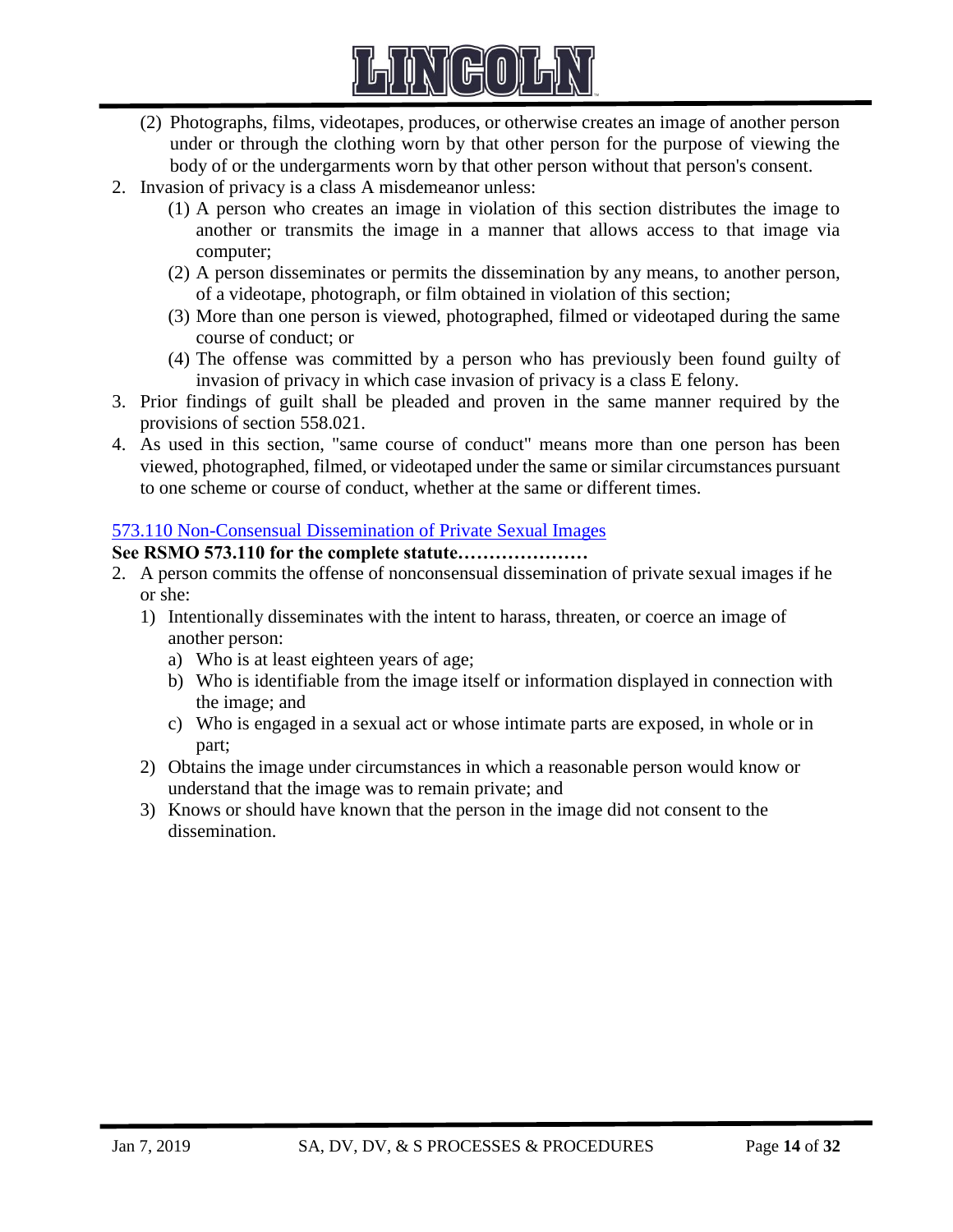

## [573.112 Threatening the Non-Consensual Dissemination of Private Sexual Images](http://revisor.mo.gov/main/OneSection.aspx?section=573.112&bid=34866&hl=)

Threatening the nonconsensual dissemination of private sexual images, offense of — elements — penalty.

- 1. A person commits the offense of threatening the nonconsensual dissemination of private sexual images if he or she gains or attempts to gain anything of value, or coerces or attempts to coerce another person to act or refrain from acting, by threatening to disseminate an image of another person, which was obtained under circumstances in which a reasonable person would know or understand that the image was to remain private, against the will of such person:
	- 1) Who is at least eighteen years of age;
	- 2) Who is identifiable from the image itself or information displayed in connection with the image; and
	- 3) Who is engaged in a sexual act or whose intimate parts are exposed, in whole or in part.
- 2. The offense of threatening the nonconsensual dissemination of private sexual images is a class E felony.

<span id="page-14-0"></span>

| <b>Felony Class</b> | Penalties (Years of imprisonment 558.011 RSMo.) | Fines (558.002 RSMo.) |
|---------------------|-------------------------------------------------|-----------------------|
| А                   | $10 - 30$ , or life                             |                       |
| В                   | $5 - 15$                                        |                       |
|                     | $3 - 10$                                        | Up to \$10,000        |
| D                   | Up to $7$                                       | Up to \$10,000        |
| Е                   | Up to $4$                                       | Up to \$10,000        |
| Misdemeanor Class   | Penalties (Term of imprisonment 558.011 RSMo.)  | Fines (558.002 RSMo.) |
| A                   | Up to 1 year                                    | \$2,000               |
| B                   | Up to 6 month                                   | \$1.000               |
| $\subset$           | Up to 15 days                                   | \$750                 |
| D                   |                                                 | \$500                 |
| Infraction          | -                                               | \$400                 |

## **2017 Missouri Penalties and Fines for Offenses**

**(See** [Missouri Sexual Offenses & VAWA Crimes Tables](https://bluetigerportal.lincolnu.edu/c/document_library/get_file?p_l_id=142227&folderId=2878707&name=DLFE-19208.pdf) **for more info.)**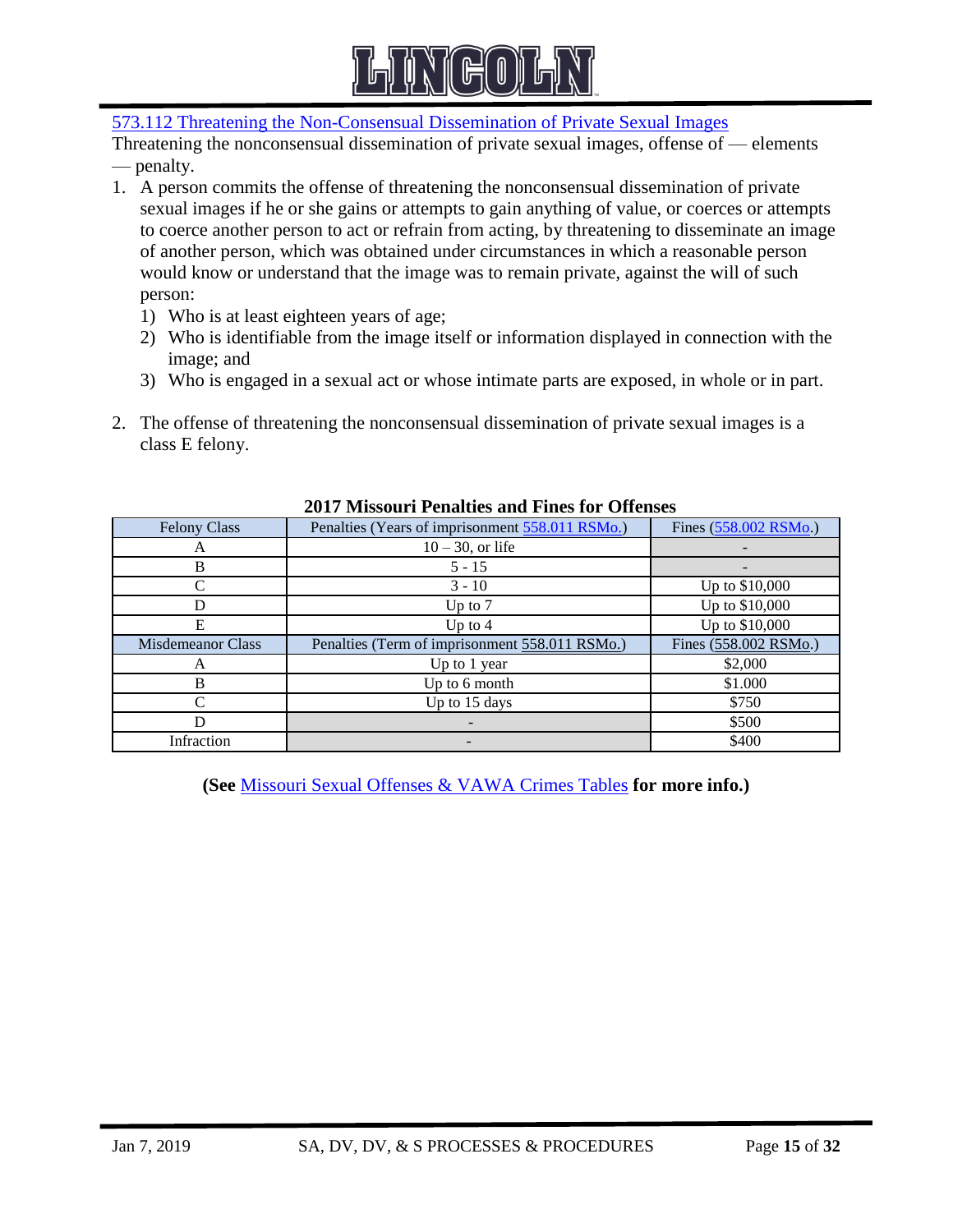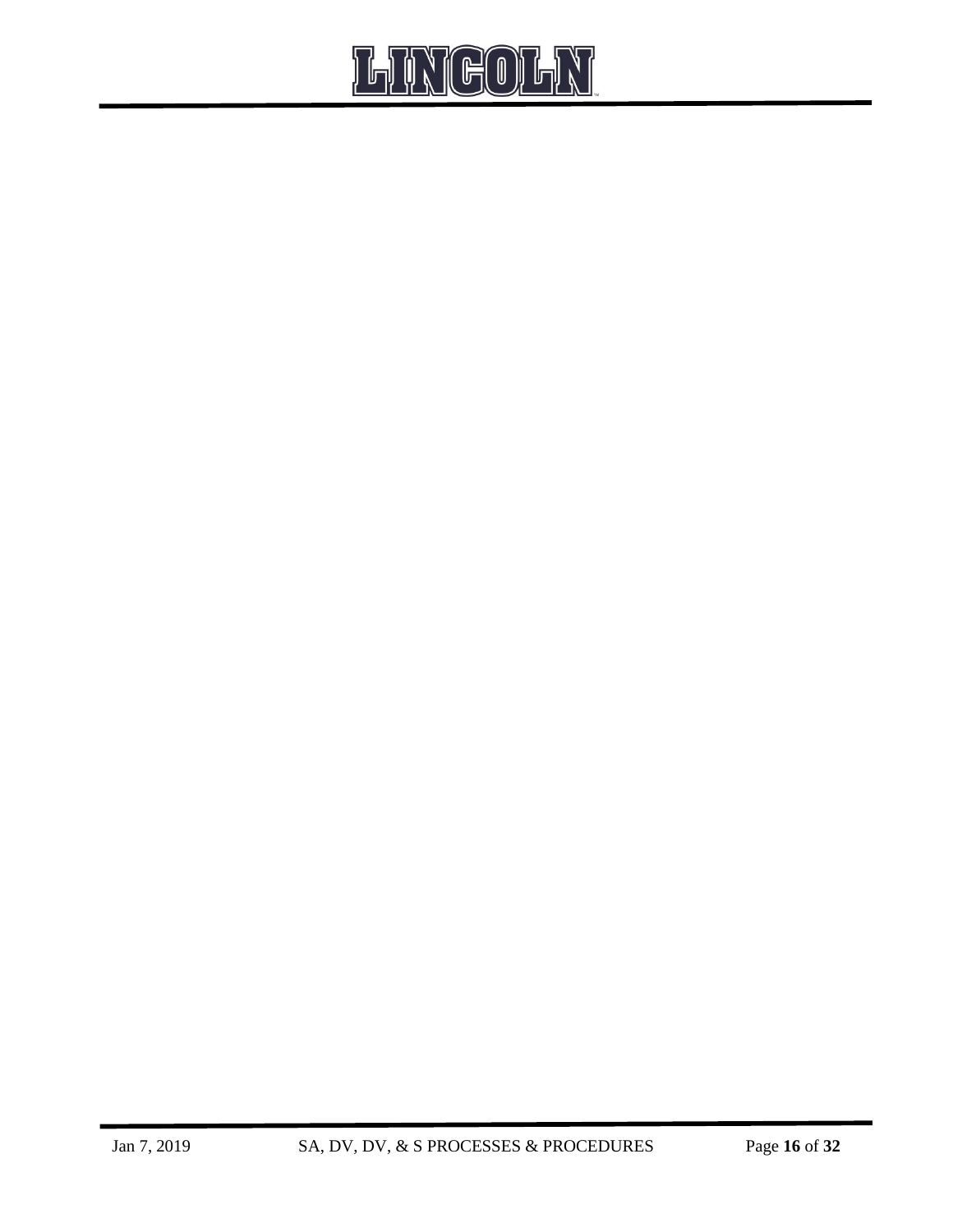

## <span id="page-16-0"></span>*BYSTANDER INVENTION INFORMATION*

Be an intervener! Stop these incidents before they occur, and talk to your friends about it so that they will intervene as well!

#### **1. Notice the Incident**

Bystanders first must notice the incident taking place. Obviously, if they don't take note of the situation there is no reason to help.

#### **2. Interpret incident as emergency**

Bystanders also need to evaluate the situation and determine whether it is an emergency—or at least one in which someone needs assistance. Again, if people do not interpret a situation as one in which someone needs assistance, then there is no need to provide help.

#### **3. Assume Responsibility**

Another decision bystanders make is whether they should assume responsibility for giving help. One repeated finding in research studies on helping is that a bystander is less likely to help if there are other bystanders present. When other bystanders are present responsibility for helping is diffused. If a lone bystander is present, he or she is more likely to assume responsibility.

#### **4. Decide How To Respond Appropriately**

Once you have decided to act, you want to consider the best way to safely intervene.

Some of the options include:

- 1. **Directly responding** You take responsibility as the person intervening and you confront the situation directly.
- 2. **Distraction** You use distraction to redirect the focus somewhere else.
- 3. **Delegate**  You ask someone else to intervene, be it the police, security, or someone else. This might include delegating to:

| $\bullet$ LUPD                   | <b>Lincoln University Employees</b> |
|----------------------------------|-------------------------------------|
| $\bullet$ Supervisors            | Colleagues/Other Students           |
| • Human Resources                | External Police/9-1-1               |
| • Local Domestic Violence Center | Hotline or website resources        |

#### 5. **Take Action**

- Whether this is to help the person leave the situation, confront a behavior, diffuse a situation, or call for other support/security.
- The best way bystanders can assist in creating an empowering climate free of interpersonal violence is to diffuse the problem behaviors before they escalate.
- Educate yourself about interpersonal violence AND share this info with friends Confront friends who make excuses for other peoples abusive behavior Speak up against racist, sexist, and homophobic jokes or remarks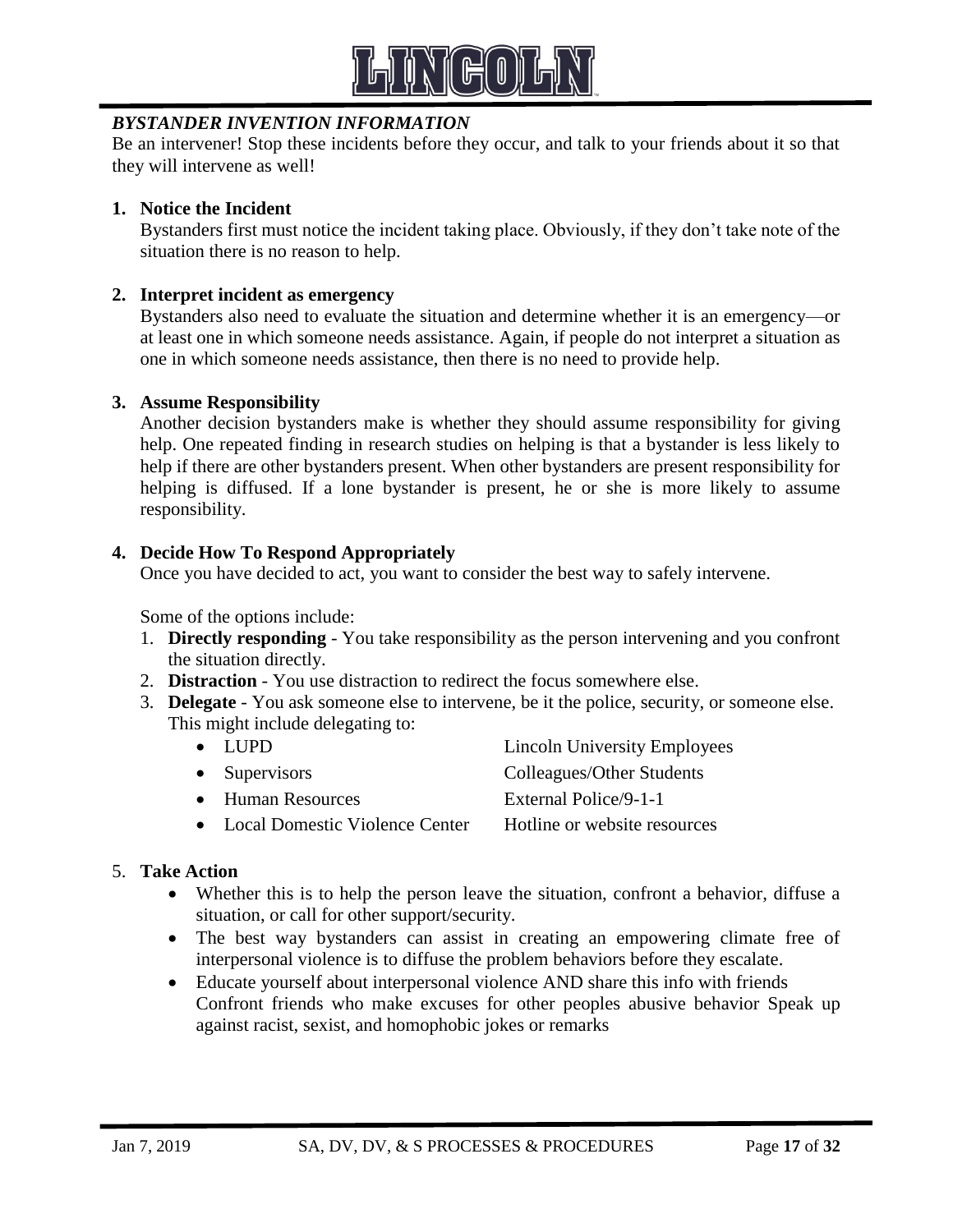

## **Tips for Intervening In a situation potentially involving sexual assault, relationship violence, or stalking:**

- Approach everyone as a friend
- Do not be antagonistic
- Avoid using violence
- Be honest and direct whenever possible
- Recruit help if necessary
- Keep yourself safe
- If things get out of hand or become too serious, contact the police

See "*The Bystander Intervention Playbook*" for more info on intervening techniques (Adapted from information presented by the University of Wisconsin La Crosse)

## <span id="page-17-0"></span>**WARNING SIGNS OF AN ABUSIVE PERSON**

This is a list of behaviors that are seen in people who abuse their partners. The first four behaviors (past abuse, threats of violence, breaking objects and any force during an argument) are almost always seen in an abusive person. If someone exhibits more than three of any of these warning signs, there is a strong potential for abuse in the relationship. An abuser may exhibit only a few of these behaviors, but they may be quite exaggerated.

#### **Past abuse**

An abuser may say, "I hit someone in the past, but she made me do it." An abusive person who minimizes what happened with a previous partner is likely to be violent with their current partner. Abusive behavior does not just go away; long-term counseling and a sincere desire to change are necessary.

#### **Threats of violence or abuse**

Threats can involve anything that is meant to control the victim. For example, "I'll tell your parents about your drug use if you don't do what I want." Healthy relationships do not involve threats, but an abusive person will try to excuse this behavior by saying that "everybody talks like that."

#### **Breaking objects**

An abuser may break things, beat on tables or walls or throw objects around or near the victim. This behavior terrorizes the victim and can send the message that physical abuse is the next step.

#### **Use of force during an argument**

An abuser may use force during arguments, including holding the victim down, physically restraining the victim from leaving the room, and pushing and shoving. For example, an abuser may hold a victim against the wall and say, "You're going to listen to me."

#### **Jealousy**

An abuser will say that jealousy is a sign of love. In reality, jealousy has nothing to do with love. It is a sign of insecurity and possessiveness. An abuser may question the victim about whom they talk to or be jealous of time spent with other people. As the jealousy progresses, the abuser will call the victim frequently, stop by unexpectedly or monitor the victim's activities.

#### **Controlling behavior**

An abuser will claim that controlling behavior is out of concern for the victim's welfare. They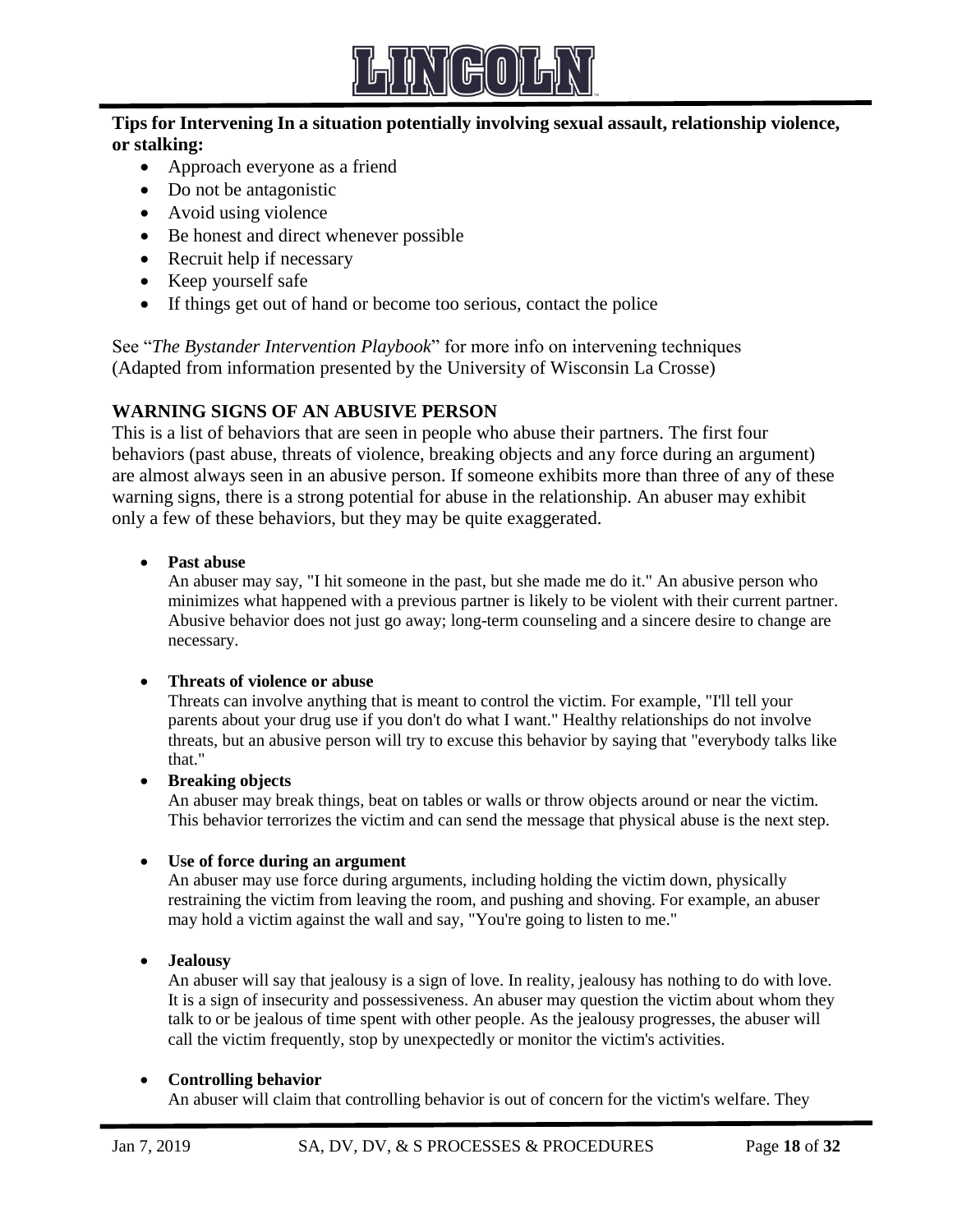

will be angry if the victim is late and will frequently interrogate the victim. As this behavior gets worse, the abuser will control the victim's appearance and activities.

#### **Quick involvement**

An abuser will often pressure someone to make a commitment after a very short amount of time. The abuser comes on quickly, claiming "love at first sight," and will tell the victim flattering things such as "You're the only person I could ever love."

#### **Unrealistic expectations**

The abuser is dependent on the victim for everything and expects perfection. The victim is expected to take care of everything for the abuser, particularly all emotional support. The abuser will say things like, "You're the only person I need in my life."

#### **Isolation**

The abuser will attempt to diminish and destroy the victim's support system. If a female victim has male friends, she is accused of being a "whore." If she has female friends, she is accused of being a "lesbian." If she is close to her family, she is accused of being "tied to the apron strings." The abuser will accuse people who are close to the victim of "causing trouble."

#### **Blames others for problems**

Abusers will rarely admit to the part they play in causing a problem. She will blame the victim for almost anything that goes wrong.

#### **Blames others for their feelings**

An abuser will tell the victim, "I hurt you because you made me mad," or "You're hurting me when you don't do what I ask." Blaming the victim is a way of manipulating them and avoiding any responsibility.

#### **Hypersensitivity**

An abuser can be easily insulted. The slightest setbacks are seen as personal attacks. An abuser will rage about the everyday difficulties of life as if they are injustices -- such as getting a traffic ticket or not doing well on an exam.

#### **Cruelty to animals or children**

An abuser may brutally punish animals or be insensitive to their pain or suffering. Pets can be used to control the victim or to emotionally abuse them.

#### **"Playful" use of force during sex**

The abuser may like to hold the victim down during sex. They may want to act out sexual fantasies in which the victim is helpless. An abuser may show little concern about whether the victim wants to have sex and use sulking or anger to manipulate the victim into compliance. They may demand sex or start having sex with the victim when they are sleeping or very intoxicated.

#### **Rigid sex roles**

Male abusers often expect women to serve and obey them. They view women as inferior to men and believe that a woman is not a whole person without a relationship with a man.

#### **Jekyll-and-Hyde personality**

Explosiveness and mood swings are typical of abusers, and these behaviors are related to other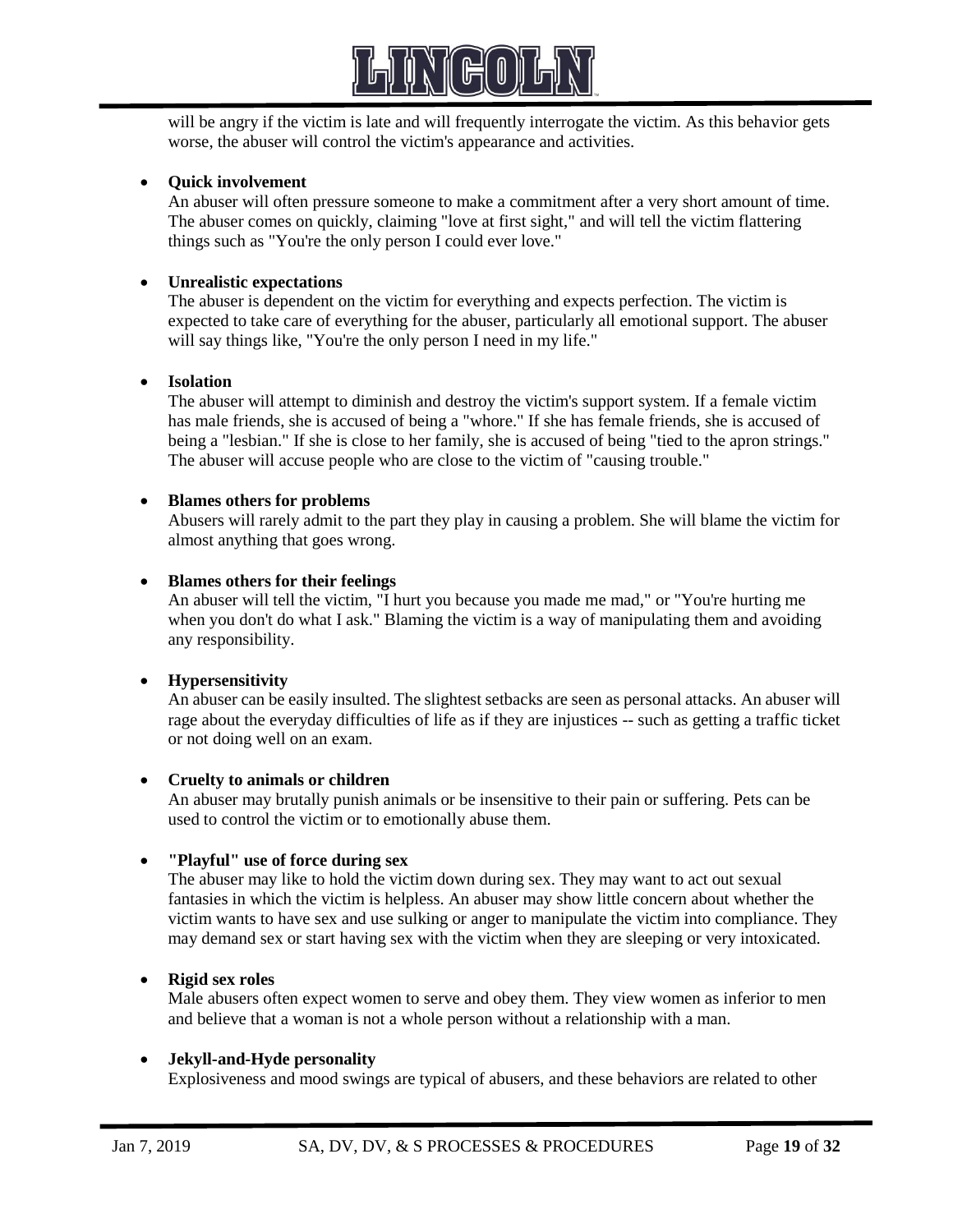

traits such as hypersensitivity. This is not always a sign of mental health problems but may be a way of controlling the victim by being unpredictable.

*Adapted from Wilson, K.J. [When Violence Begins at Home: A Comprehensive Guide to](http://books.google.com/books/about/When_violence_begins_at_home.html?id=YJJHAAAAMAAJ)  [Understanding and Ending Domestic Abuse.](http://books.google.com/books/about/When_violence_begins_at_home.html?id=YJJHAAAAMAAJ) Alameda, CA: Hunter House Publishers, (1997).*

## **Help Reduce Your Risk and Avoid Potential Attacks**

No victim is ever to blame for being assaulted or abused. Unfortunately, a person who is the victim of sexual or dating violence is more likely to be re-victimized. Below are some tips to help reduce your risk, and how to avoid potential attacks.

If you are being abused or suspect that someone you know is being abused, speak up or intervene.

- 1. Get help by contacting the Campus Counselor and/or Student Health Center for support services
- 2. Learn how to look for "red flags" in relationships so you can learn to avoid some of those characteristics in future partners
- 3. Consider getting a *[protective order](#page-25-0)* or stay away order
- 4. Learn more about what behaviors constitute dating and domestic violence, understand it is not your fault, and talk with friends and family members about ways you can be supported.
- 5. Trust your instincts—if something doesn't feel right in a relationship, speak up or end it.

## **Sexual Assault Prevention (From RAINN)**

- Be aware of rape drugs
- Try not to leave your drink unattended
- Only drink from un-opened containers or from drinks you have watched being made and poured
- Avoid group drinks like punch bowls
- Cover your drink. It is easy to slip in a small pill even while you are holding your drink. Hold a cup with your hand over the top, or choose drinks that are contained in a bottle and keep your thumb over the nozzle
- If you feel extremely tired or drunk for no apparent reason, you may have been drugged. Find your friends and ask them to leave with you as soon as possible
- If you suspect you have been drugged, go to a hospital and ask to be tested
- Keep track of how many drinks you have had
- Try to come and leave with a group of people you trust
- Avoid giving out your personal information (phone number, where you live, etc.). If someone asks for your number, take his/her number instead of giving out yours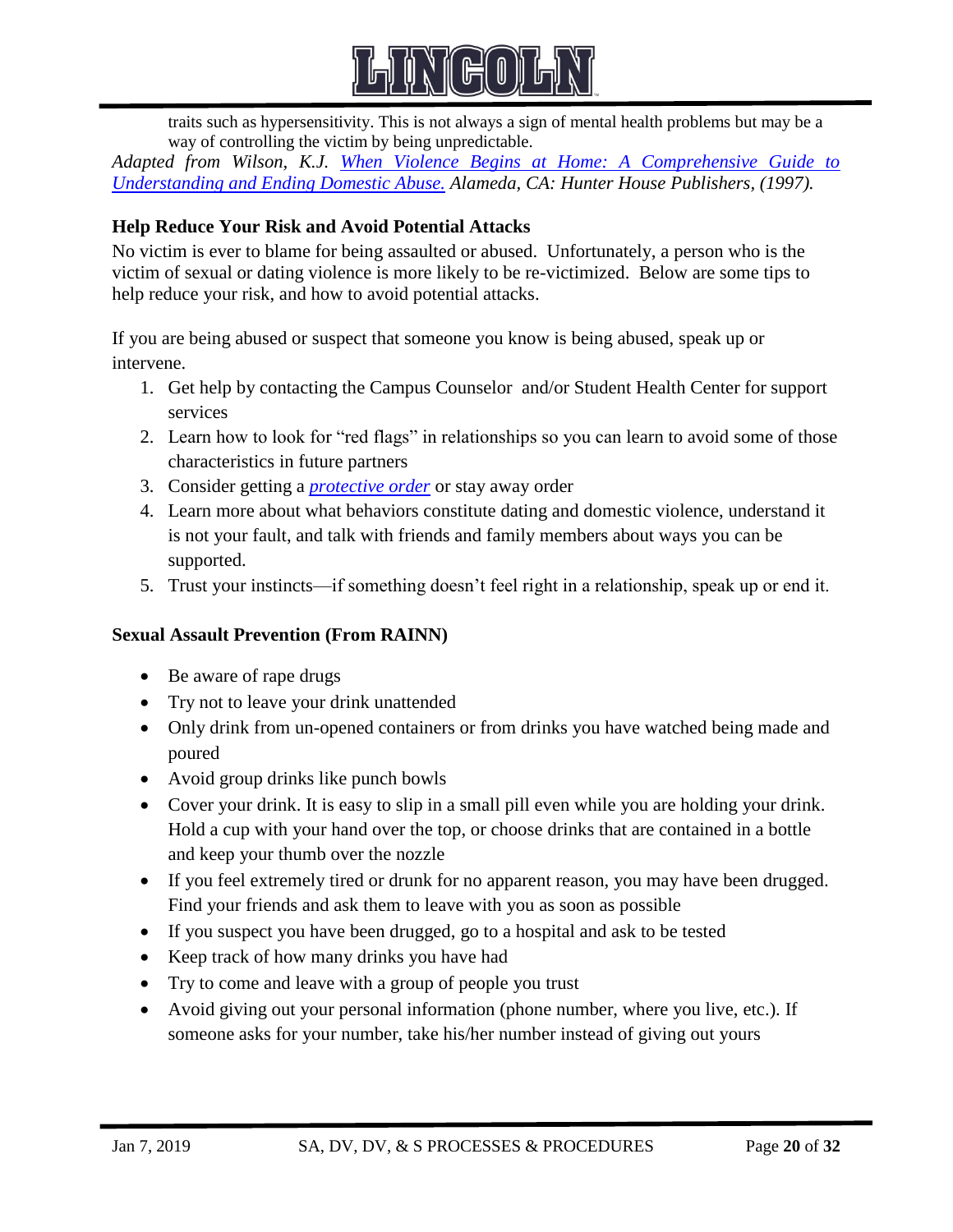

## **Traveling around campus (walking)**

- Make sure your cell phone is easily accessible and fully charged
- Be familiar with where emergency phones are installed on the campus
- Be aware of open buildings where you can use a phone
- Keep some change accessible just in case you need to use a pay phone
- Take major, public paths rather than less populated shortcuts
- Avoid dimly lit places and talk to campus services if lights need to be installed in an area
- Avoid putting music headphones in both ears so that you can be more aware of your surroundings, especially if you are walking alone
- Walking back from the library very late at night is sometimes unavoidable, so try to walk with a friend
- Carry a noisemaker (like a whistle) on your keychain
- Carry a small flashlight on your keychain
- If walking feels unsafe, try calling campus security. Many campuses offer safe ride programs

## <span id="page-20-0"></span>**EDUCATIONAL PROGRAMS**

Lincoln University engages in comprehensive educational programming to prevent domestic violence, dating violence, sexual assault and stalking. Educational programming consists of primary prevention and awareness programs for all incoming students and new employees and ongoing awareness and prevention campaigns for students and faculty that:

- a. Identifies domestic violence, dating violence, sexual assault and stalking as prohibited conduct;
- b. Defines what behavior constitutes domestic violence, dating violence, sexual assault, and stalking in federal and state laws in Missouri;
- c. Defines what behavior and actions constitute consent to sexual activity in the State of Missouri;
- d. Provides safe and positive options for bystander intervention that may be carried out by an individual to prevent harm or intervene when there is a risk of domestic violence, dating violence, sexual assault, or stalking against a person other than the bystander;
- e. Provides information on risk reduction so that students and employees may recognize warning signs of abusive behavior and how to avoid potential attacks.
- <span id="page-20-1"></span>f. Provides an overview of information contained in the Annual Security Report in compliance with the Clery Act.

Lincoln University has developed an annual educational campaign consisting of presentations that include distribution of educational materials to new students; participating in and presenting information and materials during new employee orientation; participating in the Spring and Fall Faculty orientation program; presenting programs throughout the year on at least a quarterly basis, may include sessions such as: skits, a residence hall speaker series, an annual poster series.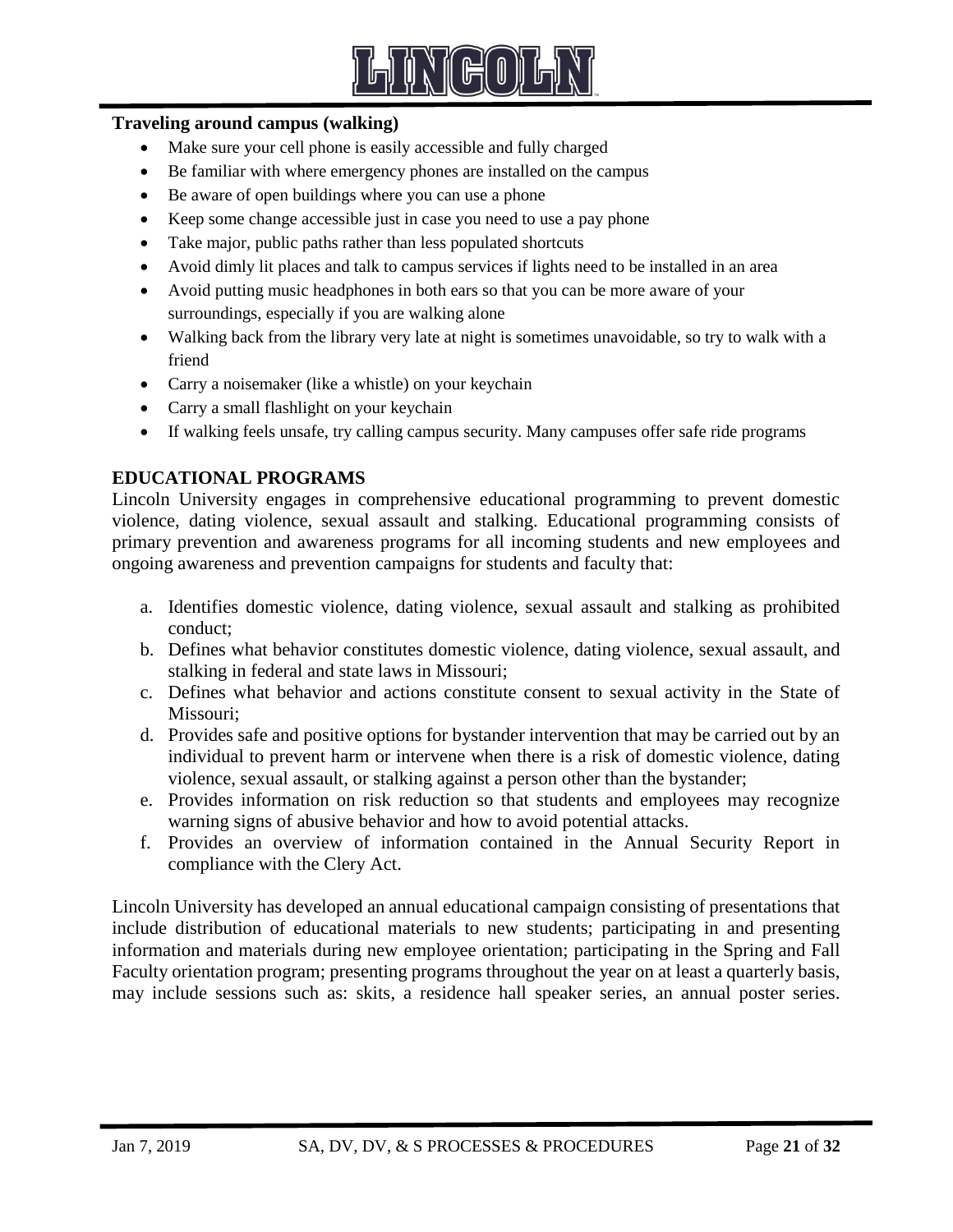

#### <span id="page-21-0"></span>**POSSIBLE SANCTIONS AND PROTECTIVE MEASUES FOLLOWING A CRIME OF RAPE, DATE/AQUAINTENCE RAPE, DOMESTICE VIOLENCE, DATING VIOLENCE, SEXUAL ASSAULT, OR STALKING**

Sexual offense, domestic violence, dating violence, and stalking cases referred to the Lincoln University Student Conduct system may result in the perpetrator being suspended from the university. More than one sanction may be recommended or imposed for any single violation when deemed appropriate by the Judicial Officer or Disciplinary Committee. All disciplinary sanctions are noted in the student's non-academic student file. Records of suspended students are kept indefinitely. Sanctions for students may involve change in living arrangements, counseling, community service, suspension, "No-Contact" order, or expulsion depending on the circumstances specific to the case (see the *[Lincoln University Student Code of Conduct](https://bluetigerportal.lincolnu.edu/web/police-department/student-conduct-code)* for more info).

Faculty or staff found to be in violation of this policy will be subject to discipline up to and including written reprimand, suspension, demotion, or termination. (See the Lincoln University *[Employee Handbooks](https://bluetigerportal.lincolnu.edu/web/human-resource-services/handbooks)* for more information). Any disciplinary sanction may include the completion of an appropriate counseling or other rehabilitation program. Sexual assault, domestic violence, dating violence, and stalking are criminal acts which also may subject the perpetrator to criminal and civil penalties under federal and state law (See *[Missouri Sexual Offenses & VAWA](https://bluetigerportal.lincolnu.edu/c/document_library/get_file?p_l_id=142227&folderId=2878707&name=DLFE-19208.pdf)  [Crimes Tables](https://bluetigerportal.lincolnu.edu/c/document_library/get_file?p_l_id=142227&folderId=2878707&name=DLFE-19208.pdf)*).

## <span id="page-21-1"></span>**PROCEDURES VICTIMS SHOULD FOLLOW IF A SEXUAL OFFENSE, DOMESTIC VIOLENCE, DATING VIOLENCE, SEXUAL ASSAULT OR STALKING HAS OCCURED**

The first priority of a victim of sexual assault or domestic violence is to get to a place of safety, then to obtain necessary medical attention as soon as possible. *[Jefferson City Capitol Region](http://www.crmc.org/contactus/)  [Hospital](http://www.crmc.org/contactus/)*, *[SSM Health St. Mary's Hospital](https://www.ssmhealth.com/locations/st-marys-hospital-jefferson-city)*, and *[Phelps County Regional Medical Center](http://www.pcrmc.com/)* (Ft. Wood Campus) have certified ER hospital staff members that are authorized to perform medical/legal examinations. An assault should be reported directly to the *[Lincoln University Police Department](https://bluetigerportal.lincolnu.edu/web/police-department/police-department)  [\(LUPD\)](https://bluetigerportal.lincolnu.edu/web/police-department/police-department)* (573-681-5555 or 911), Ft. Wood Military Police (573-596-6141 or 911), the *[Dean of](http://www.lincolnu.edu/web/office-of-student-affairs/student-affairs-staff)  [Students](http://www.lincolnu.edu/web/office-of-student-affairs/student-affairs-staff)* (681-5128), the *[Student Health Center](http://www.lincolnu.edu/web/thompkins-health-center/thompkins-health-center)* (681-5476), the *[Director of Student Housing](http://www.lincolnu.edu/web/residential-life/residence-life-staff)* (681- 5971), or if applicable, the *[Director of a Student's Residence Hall](http://www.lincolnu.edu/web/residential-life/residence-life-staff)*. Reports can also be made online at *<https://bluetigerportal.lincolnu.edu/web/title-ix/report-online>*

(anonymous reporting is also available on webpage). Although Lincoln University strongly advocates that a victim of sexual assault or domestic violence, dating violence, or stalking report the incident to the Lincoln University Police Department in a timely manner, it is the victim's choice to make such a report and the victim has a right to decline involvement with the police.

As time passes, evidence may dissipate or become lost or unavailable, thereby making investigation, possible prosecution, disciplinary proceedings, or obtaining orders of protection related to the incident more difficult. If a victim chooses not to make a complaint regarding and incident, he or she nevertheless should consider speaking with the Lincoln University Police Department or other law enforcement agency to preserve evidence in the event that the victim changes his or her mind at a later date.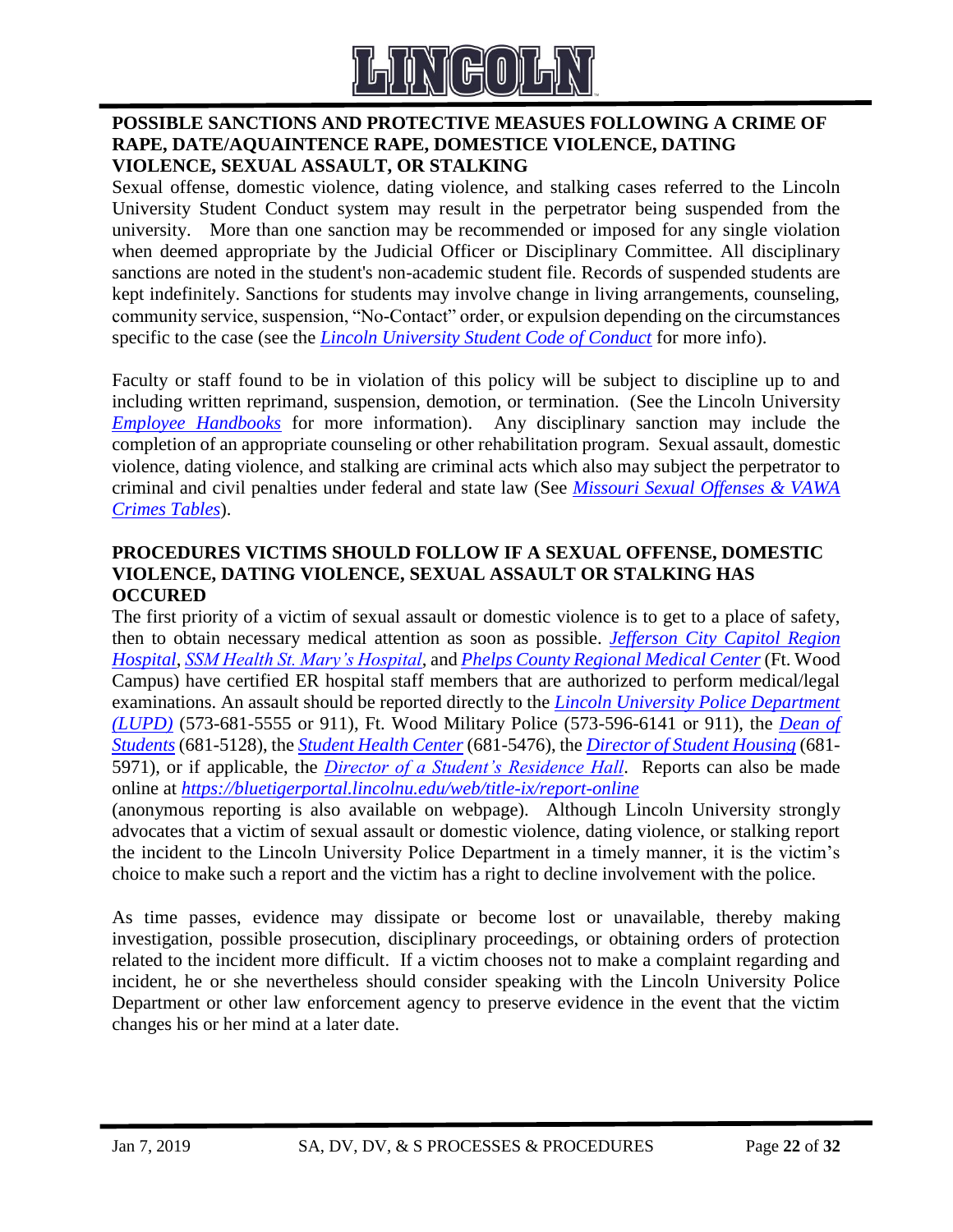

## Preserving Evidence for Sexual Assaults

Physical evidence is crucial in helping to prosecute assailants in cases of rape or sexual assault. Physical evidence must be collected in a timely manner by a certified medical facility. Prior to a medical/legal exam victims of rape or assault should not bathe, changes clothes, douche, use toilet (if possible), smoke, or clean the bed/linen/area where they were assaulted if the offense occurred within the past 96 hours or so that the evidence may be preserved. If victims do not opt for forensic evidence collection, health care providers can still treat injuries and take steps to address concerns of pregnancy and/or sexually transmitted diseases.

## Preserving Evidence for Victims of Violence

Victims of violence should not bathe or change clothes prior to documentation of physical evidence. Preserving evidence may be necessary to prove criminal domestic violence, dating violence, stalking, or in obtaining a protection order. If victims do not opt for forensic evidence collection, health care providers can still treat injuries.

#### Preserving Evidence for Victims of Stalking

Victims of stalking should save evidence such as any letters, notes, e-mails, phone calls, videos, photos, texts, social media postings (i.e...facebook, twitter,..etc…etc), computer screenshots, voicemails, or any other form of evidence that would be helpful.

## Reporting an Incident to LUPD

To report the incident to LUPD, an individual should contact the Lincoln University Police Department at (573) 681-5555 or by dialing 911 or by use of any red campus emergency phone, or by reporting to the on-scene officer, if he or she has already been summoned. If a report of an assault has been made to another university official, they will assist in making a report to the Lincoln University Police Department, if requested.

Filing a police report with a Lincoln University Police Officer will not obligate the victim to prosecute, nor will it subject the victim to scrutiny or judgmental opinions from officers.

However, filing a police report will however do the following:

- Ensure that a victim of sexual assault, dating violence, or domestic violence receives a safe escort to Capitol Region or St. Mary's Hospital to receive the necessary medical treatment at no expense to the victim (if the victim chooses to do so);
- Provide the opportunity for collection of evidence helpful in prosecution, which cannot be obtained later (see information on preserving evidence above);

## *Please note that evidence can still be collected a Sexual Assault Nurse Examiner even if the victim chooses not to make a report to law enforcement.*

The victim of a sexual assault may choose for the investigation to be pursued through the criminal justice system and the university's Student Conduct System, or only the latter. Victims also have the option of contacting the Title IX coordinator, various Responsible Employees or a *campus security authority* (CSA)'s to discuss reporting options. One of these university representatives will guide the victim through the available options and support the victim in his or her decision.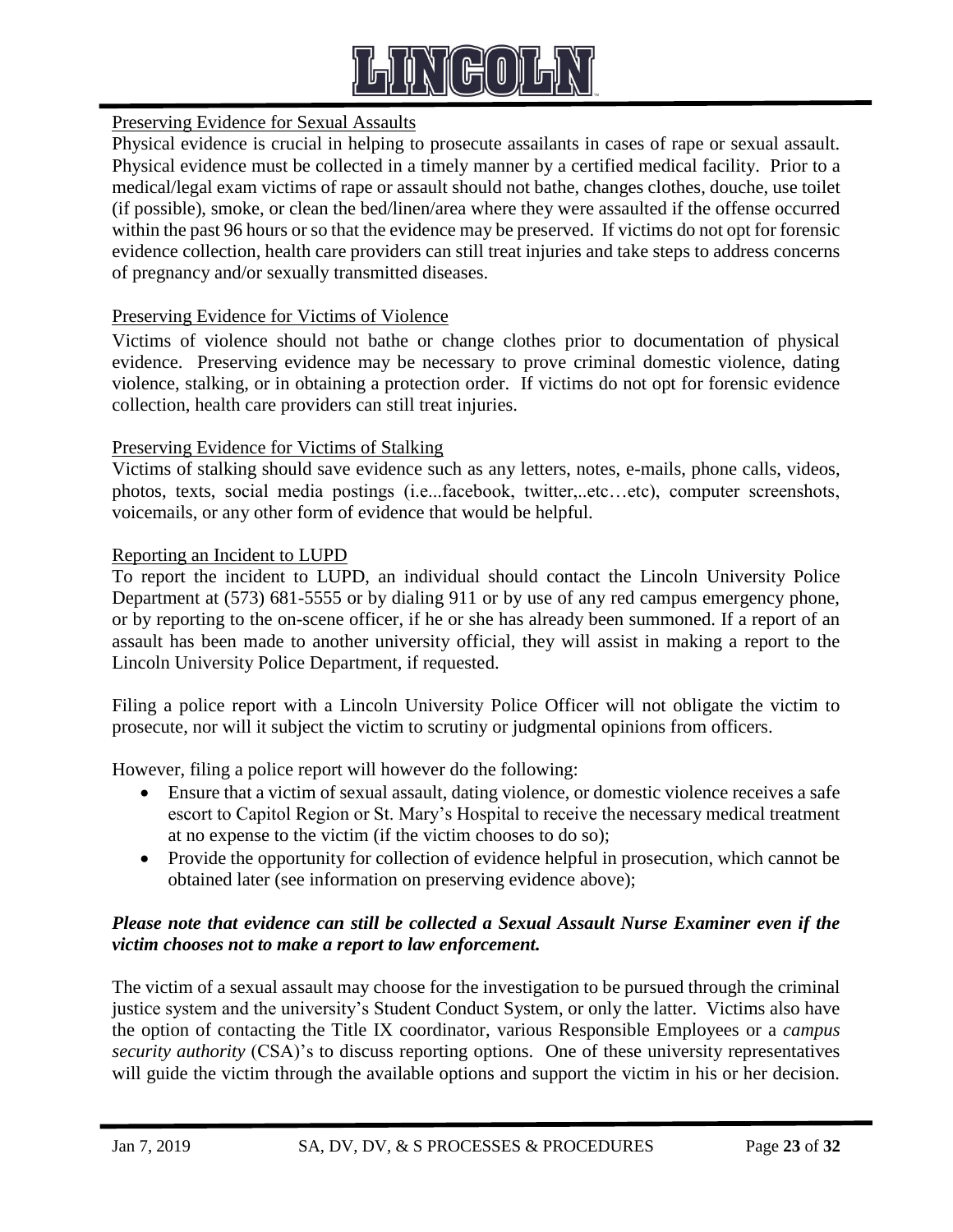

A victim may also choose to speak confidentially to the Lincoln University Counselor located at the Thompkins Health Center.

## Reporting an Incident to Other Campus Security Authorities

It will be the role of the campus security authority (CSA) to be there for students as someone to whom they can report crimes, look to for guidance if they have been victims of a crime, or ask if they simply need advice as to whether or not they should report an incident. If an individual chooses not to report a crime to LUPD and chooses to report to any of the other local police, CSA's can assist an individual in contacting other law enforcement agencies such as the *[Jefferson City](http://www.jeffcitymo.org/police/)  [Police Department](http://www.jeffcitymo.org/police/)* at (573) 634-6400 or *[Cole County Sheriff's Office](http://colecountysheriff.org/)* at (573) 634-9160. *Please note* that on-campus crimes reported to these agencies will typically be referred to LUPD, since it is the local law enforcement agency that has the jurisdiction for Lincoln University. CSA's will not be responsible for taking any actions in regards to suspected perpetrators of a crime, nor are they to make any judgments as to whether or not a crime took place; they are simply responsible for reporting crimes to the Lincoln University Police Department.

CSA's are also not responsible for convincing victims of a crime to contact the police if victims do not want the police contacted. LUPD will send all Campus Security Authorities requests for information on crimes which were reported to the CSA for inclusion in yearly campus safety statistical reporting. As noted by law, all Universities receiving federal financial aid must report the statistical information on crimes that occur on campus and include them in an annual report. If it is determined by Lincoln University that the alleged perpetrator(s) pose a serious and immediate threat to the University community the University is also obligated by law to make timely warnings to protect the campus. The statistical information and "Timely Warnings" will not contain any names or specific locations to maintain the confidentiality of a victim (see "*[Confidentiality of](#page-28-2)  [Victims](#page-28-2)*" for more information).

The following programs and offices listed below have CSA's that can assist a victim of sexual assault, domestic violence, dating violence, and stalking:

<span id="page-23-0"></span>

| <b>Office/Program</b>                                                        | <b>Location</b> ( <i>Campus Map</i> )                  | <b>Phone Number</b> |
|------------------------------------------------------------------------------|--------------------------------------------------------|---------------------|
| <b>Athletics</b>                                                             | 202 Jason Gymnasium                                    | $(573) 681 - 5953$  |
| <b>Access and Ability Services</b>                                           | 822 Lee Drive                                          | $(573) 681 - 5162$  |
| <b>Career and Academic Support Services</b>                                  | 232A Page Library                                      | $(573)$ 681-5975    |
| <b>Dean of Students</b>                                                      | 301 Young Hall                                         | $(573)$ 681-5128    |
| <b>Infantry Scholars/Male Initiative Program</b>                             | Dawson Hall Annex                                      | $(573) 681 - 6019$  |
| <b>Lincoln University Department of Nursing</b><br>(Ft. Leonard Wood Campus) | Building 733 Colorado Avenue, Fort<br>Leonard Wood, MO | $(573)$ 329-5160    |
| <b>Lincoln University Police Department</b>                                  | 1118 Chestnut Street                                   | $(573)$ 681-5555    |
| <b>Lincoln University ROTC</b>                                               | 903 Lafayette Street                                   | $(573)$ 681-5350    |
| <b>Residential Life</b>                                                      | 301 Young Hall                                         | $(573) 681 - 5971$  |
| <b>Student Engagement</b>                                                    | 210 Scruggs Center                                     | $(573)$ 681-5266    |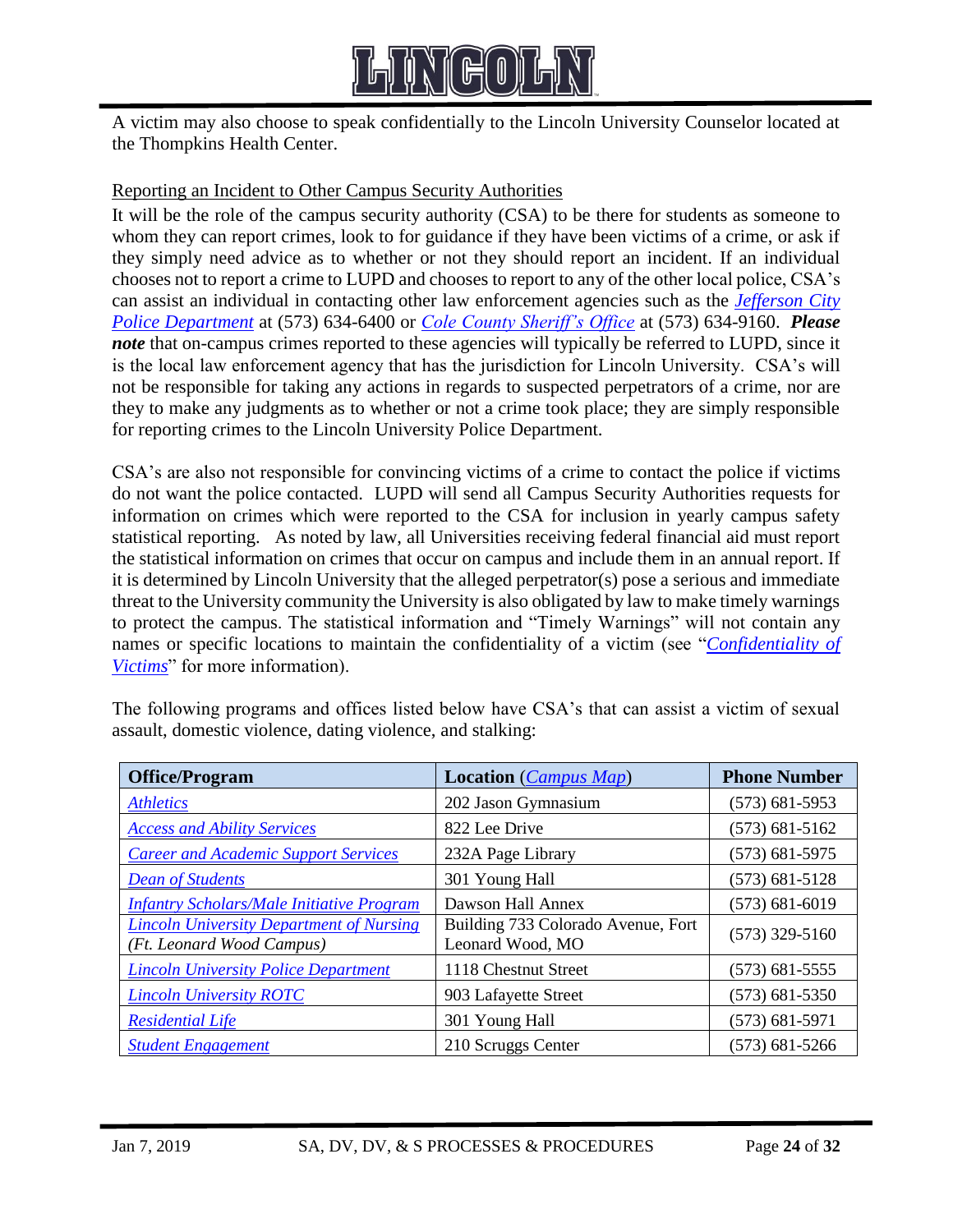

| <b>Office/Program (Continued)</b>  | <b>Location</b> ( <i>Campus Map</i> ) | <b>Phone Number</b> |
|------------------------------------|---------------------------------------|---------------------|
| <b>Student Conduct</b>             | 301 Young Hall                        | $(573)$ 681-5585    |
| <b>Student Health Services</b>     | 822 Lee Drive                         | $(573)$ 681-5476    |
| Title IX Coordinator, Zakiya Brown | 304C Young Hall                       | $(573)$ 681-5003    |
| <b>Women's Resource Center</b>     | B-11 Young Hall                       | $(573)$ 681-5306    |

In cases where an individual may be a *"Responsible Employee" (under Title IX) and CSA (under Clery)*, the individual will make it known that their role as a "Responsible Employee" takes precedence over CSA responsibilities for confidentiality purposes (see the *"STATISTICAL REPORTING AND TIMELY WARNING OBLIGATIONS UNDER THE CLERY ACT"* section located in the *[Title IX Sexual Harassment, Sex Equity, and Gender-Based Discrimination](https://bluetigerportal.lincolnu.edu/web/title-ix/10)  [Processes and Procedures\)](https://bluetigerportal.lincolnu.edu/web/title-ix/10).*

## Reporting an Incident to a Counselor

Campus "Pastoral Counselors" and "Professional Counselors," when acting as such are not considered to be a campus security authority and are not required to report crimes for inclusion into the annual disclosure of crime statistics and the information can be disclosed confidentially. However, pastoral counselors and professional counselors are encouraged; if and when they deem it appropriate, to inform the persons they are counseling of any procedures to report crimes on a voluntary, confidential basis (see *[counseling services](#page-28-3)* section below for contact info for the campus counselor and additional off-campus resources).

## University Responsibilities in Regards to Orders of Protection

The purpose of an *Ex Parte* Order of Protection and a Full Order of Protection is to restrain a respondent from committing or threatening domestic violence, stalking, communicating or disturbing a complainant's peace, and entering a complainant's place of residence. An *Ex Parte* Order of Protection is a temporary order in place until a hearing by a judge. After reading a Petition, the Judge will either grant or deny an *Ex Parte* Order of Protection. This initial decision is made solely on the determination of an immediate and present danger to the complainant based on what is written in the Petition. Court hearings are typically held within 15 days of filling an *Ex Parte* Order of Protection as noted in Missouri law. A complainant must be prepared to present documentation, photos, or other forms of evidence with the paperwork when filing a petition for an *Ex Parte* Order. At a court hearing, a judge can issue a Full Order of Protection for a period of 180 days up to one year. A Full Order of Protection can be renewed twice; each renewal can last up to one year. No new incident of abuse is required if the Order is renewed before the old one expires. The Court may, upon a finding that it is in the best interest of the parties, include a provision that any Full Order of Protection for one year shall automatically renew unless the Respondent requests a hearing by 30 days prior to its expiration (see *[Chapter 455](http://revisor.mo.gov/main/OneChapter.aspx?chapter=455)* and specifically *[455.010](http://revisor.mo.gov/main/PageSelect.aspx?section=455.010&bid=25526&hl=)*, *[455.035](http://revisor.mo.gov/main/PageSelect.aspx?section=455.035&bid=25533&hl=)*, & *[455.050](http://revisor.mo.gov/main/PageSelect.aspx?section=455.050&bid=33288&hl=)* RSMO. for more information).

All commissioned LUPD officers possess the same powers on the Lincoln University campus as city police officers within their particular city. The Lincoln University Police Department shall enforce any violation of an *Ex Parte* Order of Protection or Full Order of Protection by a respondent in the same manner as any police officer in any jurisdiction. A violation of either type of order in Missouri is considered a class A misdemeanor (1-year imprisonment and/or \$1,000 fine) for the first offense and any subsequent offense is treated as a class D felony (up to 4-years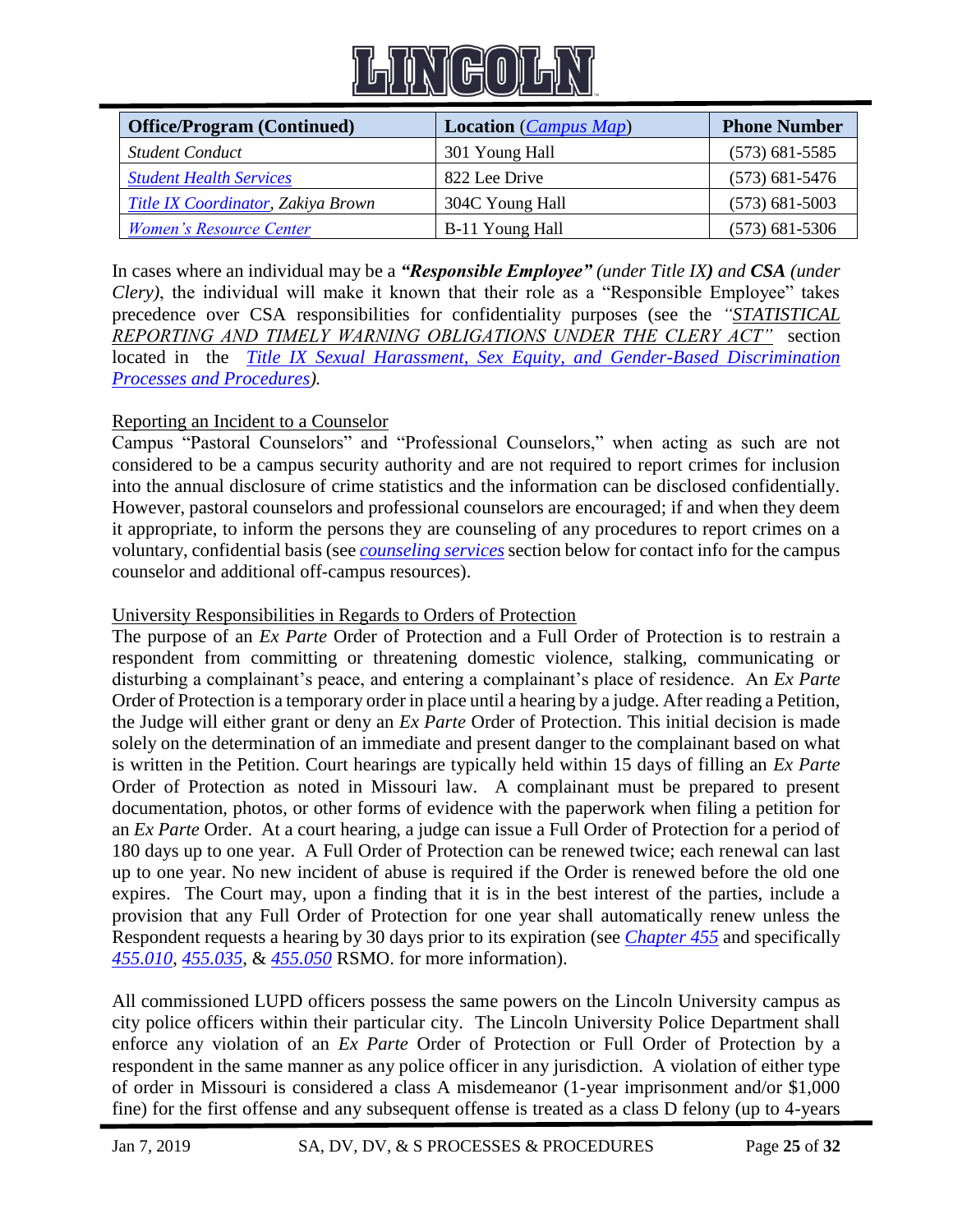

imprisonment and/or \$5,000 fine) per *[455.085 RSMO.](http://revisor.mo.gov/main/PageSelect.aspx?section=455.085&bid=25547&hl=)* Any person who obtains an Order of Protection from Missouri or any other state should provide a copy to LUPD and/or the Title IX Coordinator. Depending on conditions specified in a particular order the University may make arrangements with both parties that permit access to classrooms, library, the cafeteria, and/or any other public places. These arrangements shall be made to ensure normal access to public areas that do not violate the terms and conditions of the Order of Protection under normal day to day activities

## <span id="page-25-0"></span>How to File an Order of Protection

In Jefferson City a *[Petition for Order of Protection](http://www.courts.mo.gov/file.jsp?id=537)* can be filed at the *[Cole County Circuit Clerk's](http://www.colecountycourts.org/circuitclerk.htm)  [Office](http://www.colecountycourts.org/circuitclerk.htm)*. This office is located in the *Cole County 19<sup>th</sup> [Judicial Circuit Court](http://www.colecountycourts.org/index.htm)* building located at 301 East High Street, Jefferson City, MO 65101. The Missouri Adult Abuse Act requires that court clerks explain how to file all of these necessary forms and documents. In addition, most counties have victim advocates to assist you in the process for filing for an Order of Protection and they may even go with you to court. When the court is unavailable after business hours or on holidays or weekends, a verified petition for protection from domestic violence or a motion for hearing on violation of any order of protection may be filed with the *[Cole County Sheriff's Office](http://colecountysheriff.org/)* at 350 East High Street, Jefferson City, MO 65101 *(contact [LUPD,](https://bluetigerportal.lincolnu.edu/web/police-department/police-department) [JCPD,](http://www.jeffcitymo.org/police/) Cole County Sheriff's Office, or review the [Missouri Courts Forms](http://www.courts.mo.gov/page.jsp?id=525)* Adult Abuse page and the *["Domestic Violence and the Law: A](http://www.mobar.org/uploadedFiles/Home/Publications/Legal_Resources/Brochures_and_Booklets/domestic-violence.pdf)  [Practical Guide for Survivors"](http://www.mobar.org/uploadedFiles/Home/Publications/Legal_Resources/Brochures_and_Booklets/domestic-violence.pdf)* from the Missouri Bar for more info on Orders of Protection).

## Ft. Wood Campus Information for Filling an Order of Protection

*[Pulaski County Circuit Clerk's Office](http://www.courts.mo.gov/page.jsp?id=4756)*, 301 Historic 66 East Suite 202, Waynesville, MO. 65583 at (573) 774-6196 and the *[Pulaski County Sheriff's Department](http://www.pcsheriff2.com/)*, 301 Historic 66 East Suite 136, Waynesville, MO. 65583, at (573) 774-6196.

## "*No Trespass*" Orders

If there is enough reason to believe (through investigation) that an individual is likely to cause harm to any member on campus the Lincoln University Police Department can issue a *No Trespass* order. Any individual found to be on campus after a *No Trespass* order has been issued against them may be immediately be arrested by the Lincoln University Police Department. "*No Trespass*" orders can be issued against any member of the Lincoln University community (students, faculty, or staff) or the public. No Trespass Orders can be issued by LUPD for a 5 day period and can be extended to a year or longer upon approval by the Lincoln University President. A violation of a No Trespass Order is a class B Misdemeanor that could result in up to 6 months in jail and/or \$500 fine per *[569.140 RSMO](http://revisor.mo.gov/main/PageSelect.aspx?section=569.140&bid=29572&hl=)*.

Retaliation against any member of the Lincoln University community, acting in good faith, who has made a complaint of threatening or potentially violent behavior, is a very concerning violation of the student code of conduct. Any violation of these polices will also result in serious disciplinary action and/or academic suspension or expulsion.

## "*No Contact*" Order

If the circumstances of an alleged violation is judged to be severe enough by the Dean of Students or LUPD, the university reserves the right to impose a "No Contact" order prior to a conduct hearing has occurred. The use of a "No Contact" order is used when there is a threat to the health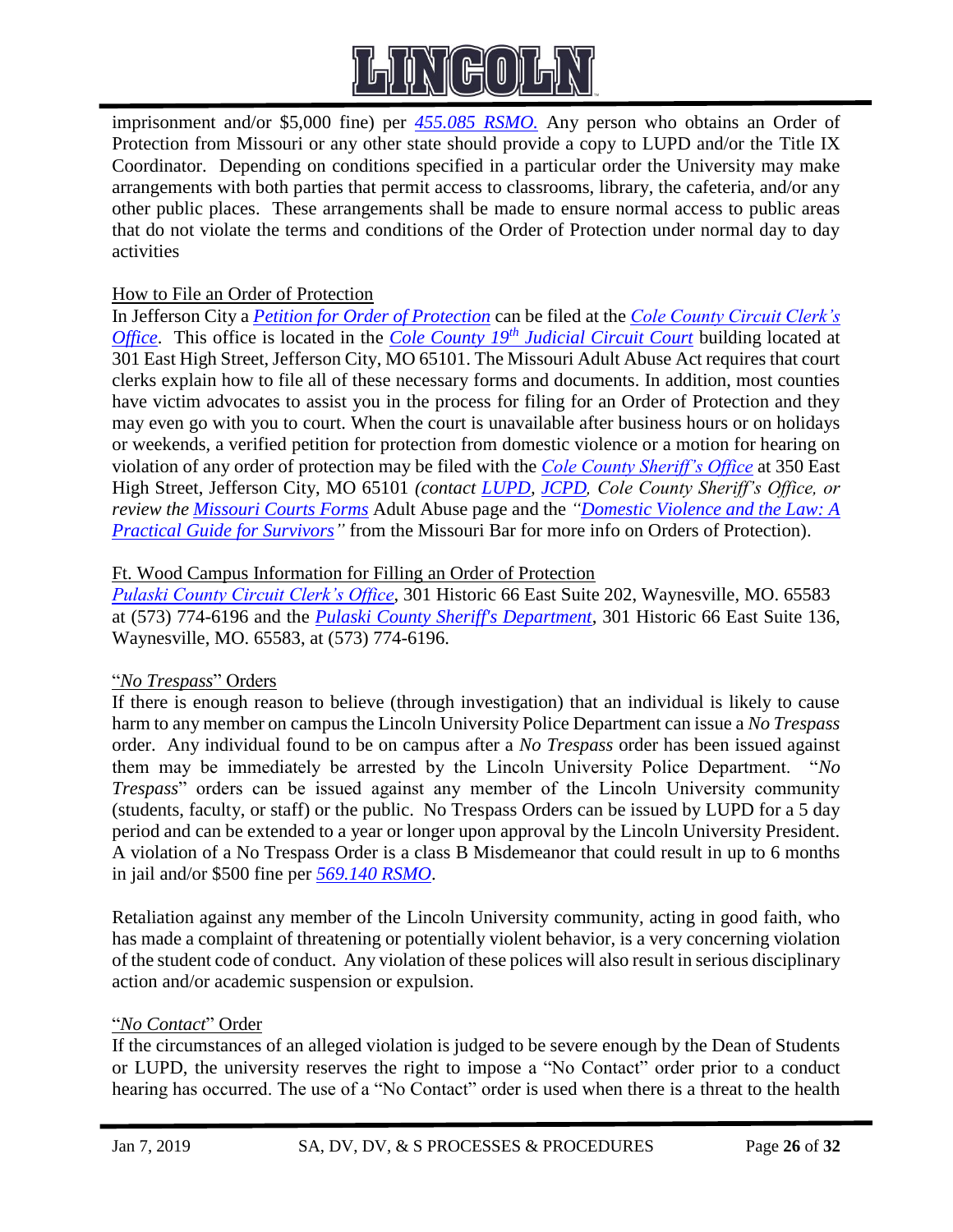

and safety of the respondent and/or other members of the university community. "No Contact" orders restrict individuals from entering specific university buildings and activities to eliminate contact with alleged victims and/or other forms of contact with certain person(s). A "No Contact" order can be a temporary order in place while a conduct case or appeal is pending, or extended to a longer period of time to protect the student(s) and/or other members of the university community from threats to their health or safety (see the *[Lincoln University Student Code of](https://bluetigerportal.lincolnu.edu/web/police-department/student-conduct-code)* Conduct for more info on "No Contact" Orders).

#### <span id="page-26-0"></span>**PROCEDURES FOR INSTITUTIONAL ACTION IN CASES OF ALLEGED DOMESTIC VIOLENCE, DATING VIOLENCE, SEXUAL ASSAULT, OR STALKING**

If the assailant is a student, regardless of criminal or civil action, campus administrative action may be initiated through the Student Conduct system. Specific violations related to domestic violence, dating violence, sexual assault, stalking, and retaliation in the *[Lincoln University Student](https://bluetigerportal.lincolnu.edu/web/police-department/student-conduct-code)  [Code of Conduct](https://bluetigerportal.lincolnu.edu/web/police-department/student-conduct-code)* are **Assault** (Article II.B.7), **Harassment** (Article II.B.8), and **Sexual Misconduct** (Article II.B.9).

## Student Conduct Procedures

All Student Conduct proceedings shall provide a prompt, fair, and impartial investigation and resolution; and be conducted by officials who receive annual training on the issues related to domestic violence, dating violence, sexual assault, and stalking and how to conduct an investigation and hearing process that protects the safety of victims and promotes accountability.

## Filing a Complaint

Any university official or student may file a complaint against a student based on a violation of Lincoln University's *[Student Code of Conduct](https://bluetigerportal.lincolnu.edu/web/police-department/student-conduct-code)* or other *[University Policies](https://bluetigerportal.lincolnu.edu/web/police-department/campus-policies)*. In order to file a complaint, an individual must fill out the Lincoln University Incident Form (IRF). This form is available online at: *[https://www.formstack.com/forms/LU\\_MO-irf\)](https://www.formstack.com/forms/LU_MO-irf)*. The University Judicial Officer has the responsibility to receive and, where appropriate, investigate complaints arising out of a claim(s) that the one the University policies has been violated. After receiving a complaint, the Judicial Officer will determine through investigation if the alleged charges have merit. Any student charged with a violation will be scheduled for a Pre-Hearing Conference meeting to begin the investigative process. *Please note that all Lincoln University employees other than professional and pastoral counselors also have reporting requirements that must be fulfilled under the Title IX policy (see the [Title IX Sexual Harassment, Sex Equity, and Gender Discrimination](https://bluetigerportal.lincolnu.edu/web/title-ix/10)  [Processes and Procedures](https://bluetigerportal.lincolnu.edu/web/title-ix/10) for more info).* 

## Pre-Conference Hearings

If the case merits a hearing, a written notice along with a hearing date and time will be sent to the student. The student will be given the choice to waive his/her right to a hearing. If the student waives his/her right to a hearing, he/she accepts responsibility for all charges. In the event that a student waives the right to a hearing during the Pre-Hearing Conference, the Judicial Officer will examine the information available, and if the information reviewed indicates that the accused student is responsible, render a sanction (*[see possible sanctions](#page-20-1)*). If the information available does not indicate that the accused student is responsible, the student will be found not responsible. If the student pleads "not responsible," the case will be forwarded to the appropriate disciplinary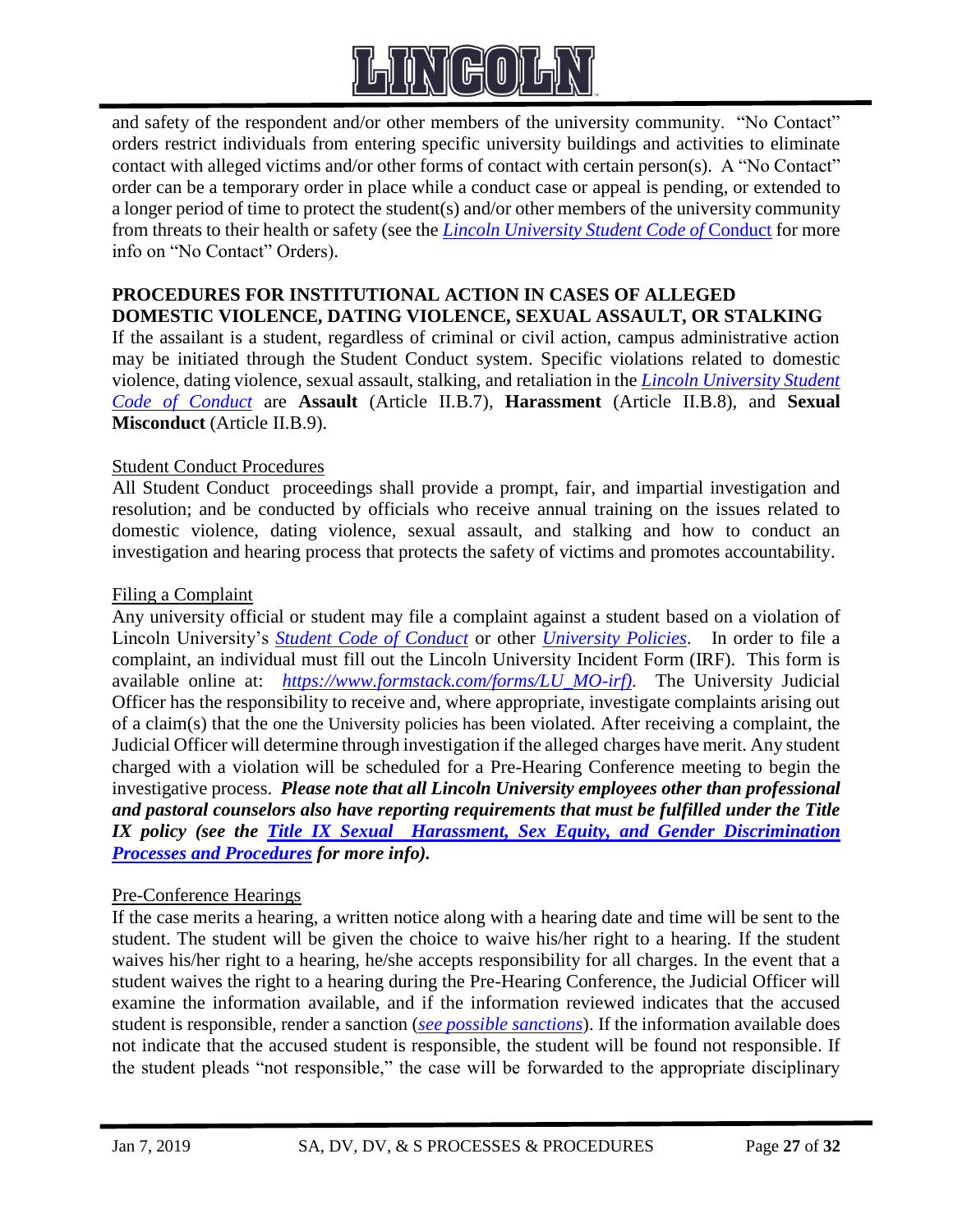

committee. When a student waives the right to a hearing, sanctions may be appealed to the University President.

## Conduct Hearings

In the case of a Conduct Hearing, the Judicial Officer will arrange for the hearing by scheduling a meeting of the Student Life Review Board or the Residence Hall Conduct Council.

- Student Life Review Board (SLRB): The Board generally hears cases that may result in suspension. The SLRB consists of a combination of faculty, staff, and students. The quorum is five voting members; the chair shall not have a vote. The SLRB makes confidential recommendations for disciplinary actions to the Dean of Students who will impose sanctions. Suspension sanctions may be appealed to the President.
- Residential Hall Conduct Council: The council hears cases of residential hall violations. The council consists of resident advisors, resident directors, students and staff. The quorum is five members. The council's decisions may be appealed to the Dean of Students and these decisions are final.

#### Standard of Evidence

The standard of proof used for a student conduct case is a *preponderance of evidence*. This means a **greater** than 50% chance (based on the evidence by the complainant), that the student is responsible for the code violation in the complaint.

#### Rights of the Accuser and the Accused

The accuser and the accused are entitled to a prompt, fair, and impartial proceeding that is:

- 1. Completed within reasonably prompt timeframes designated by an institution's policy, including a process that allows for the extension of timeframes for good cause with written notice to the accuser and the accused of the delay and the reason for the delay;
- 2. Conducted in a manner that
	- a. Is consistent with the institution's policies and transparent to the accuser and accused;
	- b. Includes timely notice of meetings at which the accuser or accused, or both, may be present; and
	- c. Provides timely and equal access to the accuser, the accused, and appropriate officials to information that will be used during informal and formal disciplinary meetings and hearings (as permitted by state and federal laws); and
- 3. Conducted by officials who do not have a conflict of interest or bias for or against the accuser or the accused.

The accuser and the accused are entitled to the same opportunities to have others present during an institutional disciplinary proceeding, including the opportunity to be accompanied to any related meeting or proceeding by an advisor of their choice.

Both the accuser and the accused shall be simultaneously informed, in writing, of:

- the outcome of any institutional disciplinary proceeding that arises from an allegation of domestic violence, dating violence, sexual assault, or stalking;
- the institution's procedures for the accused and the victim to appeal the results of the institutional disciplinary proceeding; and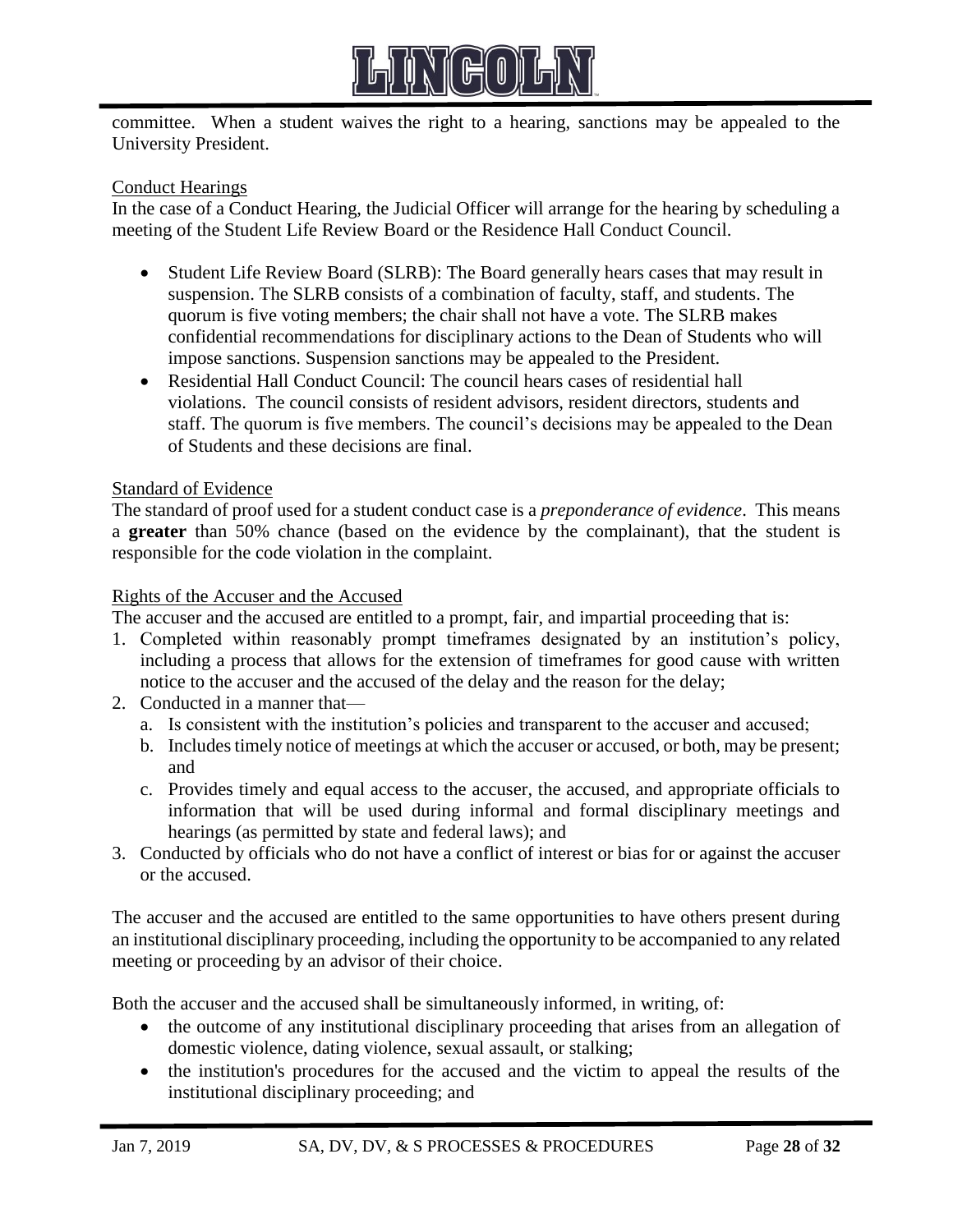

• any change to the results that occurs prior to the time that such results become final; and when such results become final.

*Compliance with these provisions does not constitute a violation of section 444 of the General Education Provisions Act (20 U.S.C. 1232g), commonly known as the Family Educational Rights and Privacy Act of 1974 (FERPA).*

## Formal Title IX Complaint Process

Title IX protects individuals from harassment connected to any of the academic, educational, extracurricular, athletic, and other programs, activities or employment of schools, regardless of the location. Title IX protects both males and females from sexual harassment by any school employee, student, and a non-employee third party. This policy applies equally to all students and employees regardless of the sex, gender, sexual orientation, gender identity, or gender expression of any of the individuals involved.

A person alleging sexual assault, domestic violence, dating violence, or stalking may also utilize the complaint and investigatory procedures set forth in the university's [Title IX Sexual](https://bluetigerportal.lincolnu.edu/web/title-ix/10)  [Harassment, Sex Equity, and Gender Discrimination Processes and Procedures](https://bluetigerportal.lincolnu.edu/web/title-ix/10) which can be obtained at Lincoln University Human Resources Office in order to remedy any hostile environment (see the *[Title IX website](https://bluetigerportal.lincolnu.edu/web/title-ix/)* and the *[Title IX Grievance Procedures](https://bluetigerportal.lincolnu.edu/web/title-ix/lu-policies/title-ix-grieveance-proc-stud.-cond.) webpages* for more information). Reports can also be files online here at [https://bluetigerportal.lincolnu.edu/web/title](https://bluetigerportal.lincolnu.edu/web/title-ix/report-online)[ix/report-online.](https://bluetigerportal.lincolnu.edu/web/title-ix/report-online)

## <span id="page-28-2"></span><span id="page-28-0"></span>**CONFIDENTIALITY OF VICTIMS**

Lincoln University will protect the confidentiality of victims of sexual assaults, domestic violence, dating violence, and stalking to the fullest extent of the law. The following programs and offices of Student Activities, Residential Life, Student Development/Civic Engagement, Student Health Services, Athletics, Career and Academic Support Services, LU ROTC, LU Department of Nursing (Ft. Wood Campus), LUPD, and the Dean of Students will cooperatively work together to ensure that the complainant's health, physical safety, work and academic status are protected, pending the outcome of a formal University complaint (*[contact information](#page-23-0)*). Additionally, person identifiable information about the victim will be treated as confidential and only shared with persons with a specific need to know who are investigating/adjudicating the complaint or delivering resources or support services to the complainant. The University does not publish the name of a crime victim nor specific housing information regarding victims in the LUPD Daily Crime Log. Victims may request that directory information on file be removed from public sources. Please contact the Director of Residential life at (573) 681-5971 for more information on removing information from public sources.

#### <span id="page-28-3"></span><span id="page-28-1"></span>**COUNSELING SERVICES**

Lincoln University has a counselor on staff with *[Student Health Services](http://www.lincolnu.edu/web/thompkins-health-center/thompkins-health-center)* located at the Thompkins Health Center that can be reached at (573) 681-5167. The campus counselor is available during normal office hours on weekdays between 8:00am to 5:00pm. Counseling and support services available to victims who choose counseling and support outside the university system are listed in the table on the next page.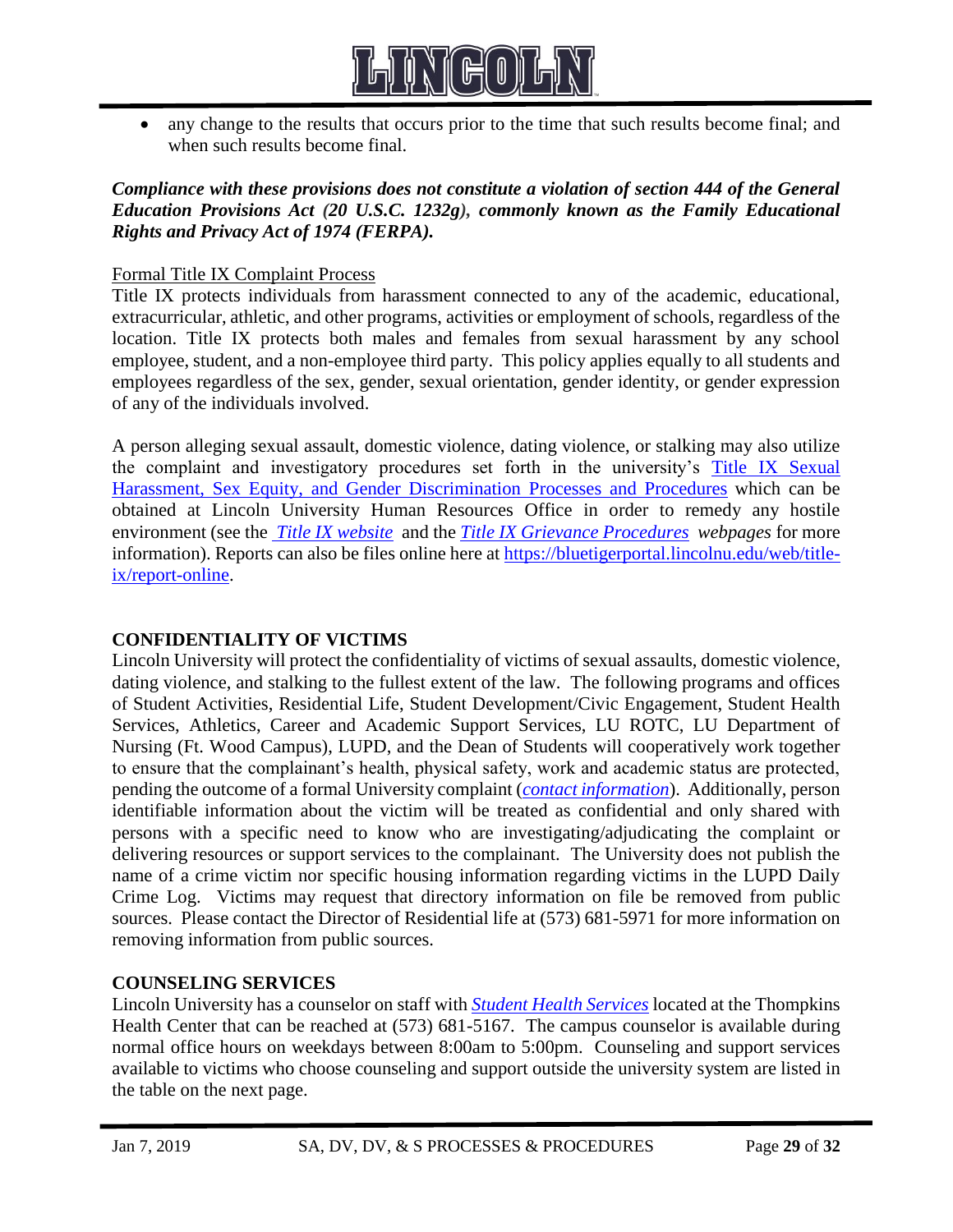

#### **External Counseling Services:**

| <b>External Organization</b>                                          | <b>Phone Number</b> |
|-----------------------------------------------------------------------|---------------------|
| <b>St, Mary's (SSM) Behavior Health Unit</b>                          | $(573) 761 - 0458$  |
| <b>Capital Region Medical Center</b>                                  | $(573) 632 - 5560$  |
| <b>Pathways Community Based Healthcare</b>                            | $(573) 634-3000$    |
| <b>Pathways Community Based Healthcare Crisis Hotline after hours</b> | $(800)$ 833-3915    |
| Rape and Abuse Crisis Service Hotline                                 | $(573) 634-4911$    |
| <b>Cole County Prosecutors Office Victims' Advocate</b>               | $(573) 634-9180$    |
| <b>Planned Parenthood</b>                                             | $(573)$ 443-0427    |
| Birthright                                                            | $(573) 635 - 8822$  |
| <b>St. Mary's Health Center (SSM)</b>                                 | (573) 634-5303      |

**Please note that services from external sources can be held confidential and some external sources can be contacted 24 hours a day such as the [Rape and Abuse Crisis Service \(RACS\)](http://www.racsjc.org/)  [Hotline](http://www.racsjc.org/)**

**Legal support services may also be obtained by utilizing the [Cole County Prosecutors](http://www.colecounty.org/546/Victim-Services)  [Office Victims' Advocate](http://www.colecounty.org/546/Victim-Services) at (573) 634-9180.**

#### **Online Resources:**

| Organization                                                              | <b>Website</b>                                                          |
|---------------------------------------------------------------------------|-------------------------------------------------------------------------|
| Missouri Coalition Against Domestic Assault and<br><b>Sexual Violence</b> | http://www.mocadsv.org                                                  |
| US Dept. of Justice Office on Violence Against                            |                                                                         |
| Women                                                                     | http://www.ovw.usdoj.gov                                                |
| National Coalition Against Domestic Violence                              | http://www.ncadv.org                                                    |
| National Sexual Violence Resource Center                                  | http://www.nsvrc.org                                                    |
| <b>Stalking Resource Center</b>                                           | http://www.victimsofcrime.org/our-<br>programs/stalking-resource-center |

Faculty & Staff Specific Counseling Services

The current *Employee Assistance Program* (EAP) is made available through the University's current health care provider. The university's benefit plans, including hospitalization and salary continuation (to the extent vacation and sick leave annual balances are available), may be used for domestic/dating violence and/or sexual assault counseling as for any other diseases or disabilities. Please contact Human Resources at (573) 681-5018 or visit the *[HR website](http://www.lincolnu.edu/web/human-resource-services)* to obtain more information on counseling services from the current health care provider.

## <span id="page-29-0"></span>**OPTIONS FOR SUPPORTIVE SERVICES**

Lincoln University will provide written notification to students and employees about existing counseling, health, mental health, victim advocacy, legal assistance, visa and immigration assistance, student financial aid, and other services available for victims, both within the institution and in the community. Please review other portions of this document or contact a [Campus Security](#page-23-0)  [Authority](#page-23-0) for more information on these services.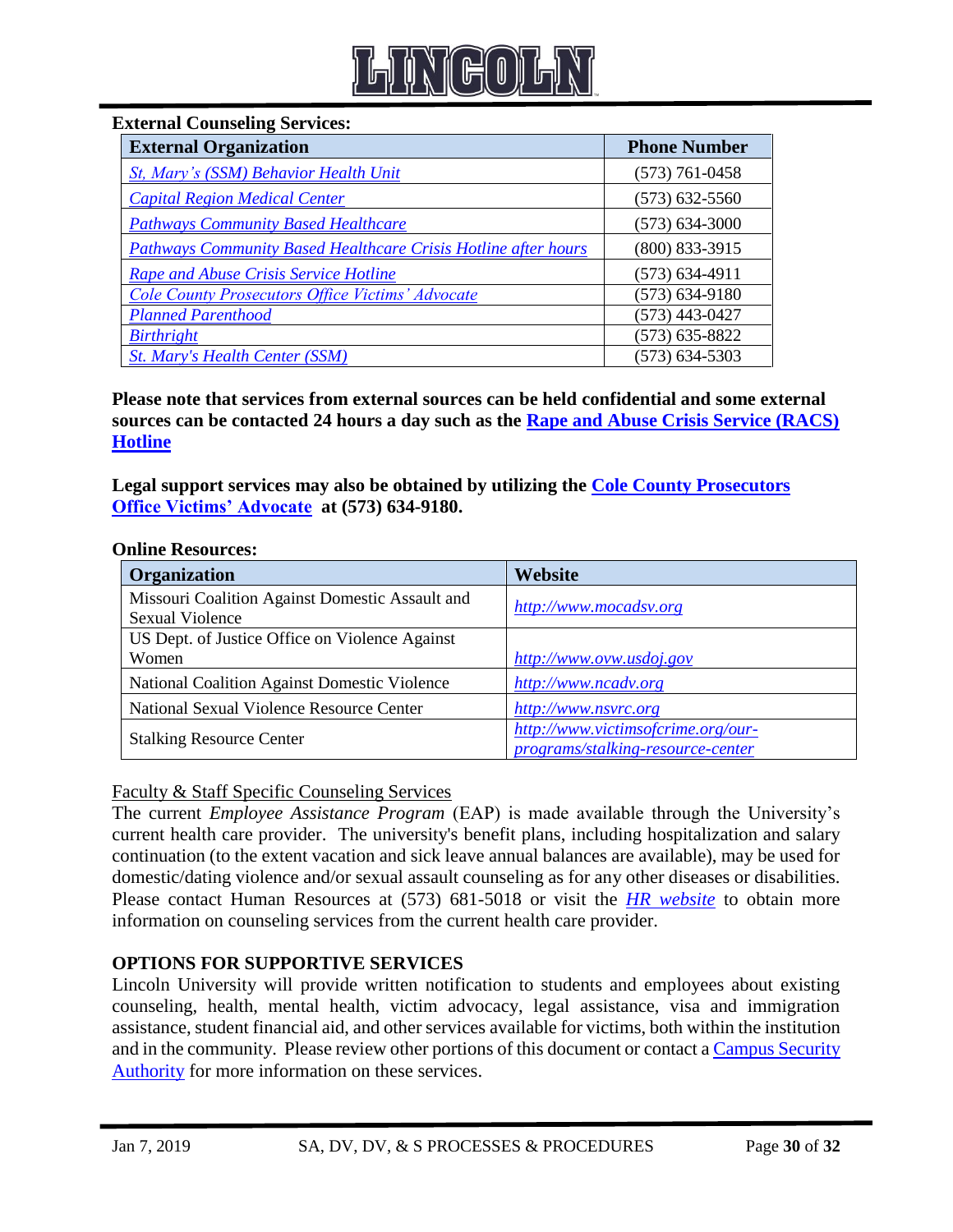

## <span id="page-30-0"></span>**OPTIONS FOR CHANGING ACADEMIC, TRANSPORTATION, LIVING AND WORKING SITUATIONS**

After a sexual assault, domestic violence, dating violence, or stalking incident has been reported, the victims of such crimes shall have the right to require that campus personnel take the necessary steps or actions reasonably feasible to prevent any unnecessary or unwanted contact or proximity with alleged assailants, including immediate temporary or permanent relocation of the victim to safe and secure working location, alternative housing, and/or transfer of classes if requested by the victim and if such accommodations are reasonably available, regardless of whether the victim chooses to report the crime to campus police or local law enforcement. Please contact the *[Director](http://www.lincolnu.edu/web/residential-life/residence-life-staff)  [of Residential Life](http://www.lincolnu.edu/web/residential-life/residence-life-staff)* (681-5971) or *[LUPD](https://bluetigerportal.lincolnu.edu/web/police-department/police-department)* (681-5555) for more information on changing living arrangements.

## <span id="page-30-1"></span>**VICTIMS' RIGHTS**

A student or employee who reports to an institution of higher education that the student or employee has been a victim of domestic violence, dating violence, sexual assault, or stalking, whether the offense occurred on or off campus, shall be provided with *[a written explanation of the](https://bluetigerportal.lincolnu.edu/c/document_library/get_file?uuid=2faf63c1-08d9-468e-8b59-44f602b18598&groupId=23376)  [student or employee's rights and options](https://bluetigerportal.lincolnu.edu/c/document_library/get_file?uuid=2faf63c1-08d9-468e-8b59-44f602b18598&groupId=23376)*.

## <span id="page-30-2"></span>**SEX OFFENDER REGISTRY**

Pursuant to *[20 U.S.C.§1092\(f\)\(I\)](http://www.gpo.gov/fdsys/pkg/USCODE-2011-title20/html/USCODE-2011-title20-chap28-subchapIV-partF-sec1092.htm)* and section 121 of the Adam Walsh Child Protection and Safety Act of 2006 (*42 [U.S.C.](http://www.gpo.gov/fdsys/pkg/USCODE-2013-title42/pdf/USCODE-2013-title42-chap151-subchapI-partA-sec16921.pdf) 16921*), Lincoln University provides the following information regarding sex offenders. Section 121 (also known as Megan's law) amended 42 U.S.C. § 14071(j) also known as the *Jacob Wetterling Crimes Against Children and Sexually Violent Offender Act of 1994*.

Pursuant to the afore cited federal laws, persons who are required to register under a state sex offender registry are required to notify the state regarding each post-secondary school at which the offender works or is a student. In the state of Missouri, sex offenders are required to register with the county sheriff's department *[\(589.400 RSMO.\)](http://www.moga.mo.gov/mostatutes/stathtml/58900004001.html)*. The Missouri State Highway Patrol maintains a *[statewide sex offender registry.](http://www.mshp.dps.mo.gov/MSHPWeb/PatrolDivisions/CRID/SOR/SORPage.html)* In addition to the state sex offender registry, the U.S. Department of Justice also maintains a *[nation-wide sex offender registry](http://www.nsopw.gov/)*.

## <span id="page-30-3"></span>**SEXUAL ASSAULT PROCEEDING DISCLOSURE**

Lincoln University will, upon written request, disclose to the alleged victim of a crime of violence (as that term is defined in *[Section 16 of Title 18, United States Code](http://www.gpo.gov/fdsys/pkg/USCODE-2011-title18/pdf/USCODE-2011-title18-partI-chap1-sec16.pdf)*), or a non-forcible sex offense, the report on the results of any disciplinary proceeding conducted by such institution against a student who is the alleged perpetrator of such crime or offense. If the alleged victim is deceased as a result of such crime or offense, the next of kin of such victim shall be treated as the alleged victim for purposes of this paragraph. This information is guaranteed privacy protection under the Family Education Rights and Privacy Act (FERPA) and disclosure to the victim or next of kin does not violate any of its provisions.

## <span id="page-30-4"></span>**MANDATORY REPORTER LAW IN MISSOURI (***[RSMO. 210](http://revisor.mo.gov/main/PageSelect.aspx?chapter=210)***)**

At various times throughout the year faculty and staff members may be responsible for the supervision of various programs in which minors (**individuals under the age of 18**) participate on campus. If a faculty or staff member suspects that a minor on campus is a victim of physical